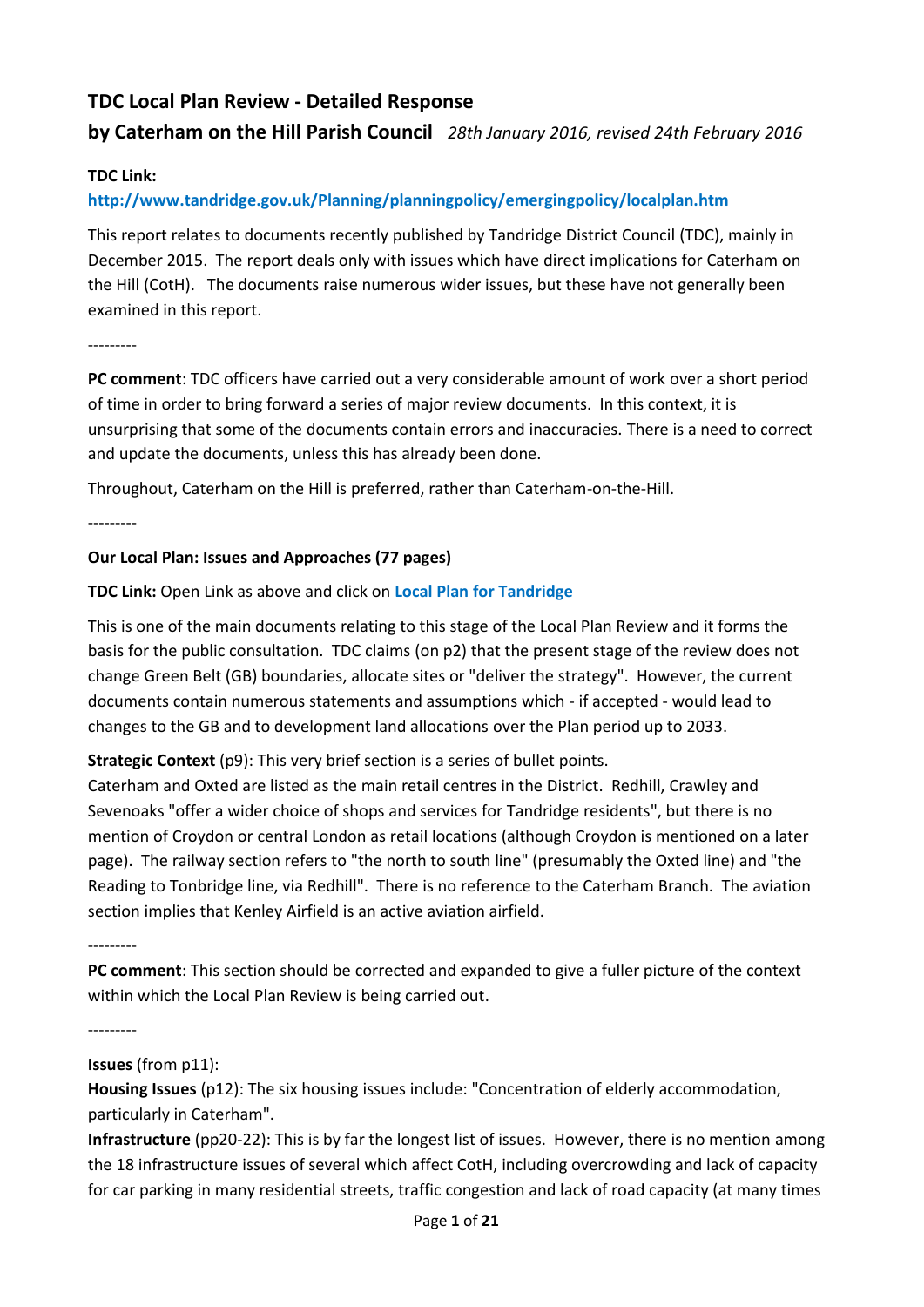of the week, not just in rush hours), and conflict between through traffic and local users. Lack of school capacity is mentioned.

**Responses** (pp 24-26): This section is much shorter than the list of issues, and no responses are proposed for some of the issues. For example, for the list of 18 infrastructure issues, only two responses are suggested.

**Vision, how the district will look in 20 years** (p28): This half-page section is extremely brief. ---------

**PC comments:** The **Issues** section omits some infrastructure issues of concern to residents and businesses in Caterham on the Hill. There are a number of individual issues within the various lists which could be more clearly worded. The **Responses** sections are brief, bland and inadequate. The **Vision** section is extremely vague, and some of its aspirations are in conflict with the proposed housing land commitments later in the report.

---------

**How could we achieve our vision?** (pp30-66): This is the main section of this document. The text implies that the Local Plan Review is not really about "our vision", but mainly about meeting Government requirements for housing and other development while attempting to limit damage to the district's communities and environment. The "things to note" bullet points on p30 (all in capital letters!) make this clear.

Within this section, sub-section 11, headed **the people** (pp31-45), states in para 11.0.1 (p31): "Chapter 6 of the NPPF requires local planning authorities to meet their full objectively assessed needs and to cater for those housing and economic needs." However, the NPPF actually adds an important caveat which is omitted from the TDC statement. The wording in the NPPF (para 47) states that LAs should "use their evidence base to ensure that their Local Plan meets the full, objectively assessed needs for market and affordable housing in the housing market area, **as far as is consistent with the policies set out in this Framework** …" (our emphasis). There are numerous NPPF policies which provide a balance to unconstrained development, including protection of the Green Belt, safeguarding and enhancing the environment, providing access to leisure and recreation, improving infrastructure and many more.

---------

**PC comment:** Paragraph 11.0.1 should be corrected to include the important caveat in the NPPF.

---------

The TDC report sets out seven approaches to development in the district. The starting point is a settlement hierarchy; Caterham on the Hill is listed in the top tier as an Urban Settlement, separately from Caterham Valley.

For **housing provision**, the report next sets out a Delivery Strategy (pp32-40) based on a series of (mainly) cumulative "Approaches". Approach 1 covers dwellings already built and existing commitments. Approach 2a adds sites in main towns including CotH. Approach 2b suggests a higher density of build (at 70 dwellings per hectare, at least double what is currently achieved). Approach 3 adds Green Belt sites around urban areas. Approach 4 includes GB sites around rural villages instead of those around towns. Approach 5 includes GB sites around both towns and villages. Approach 6 is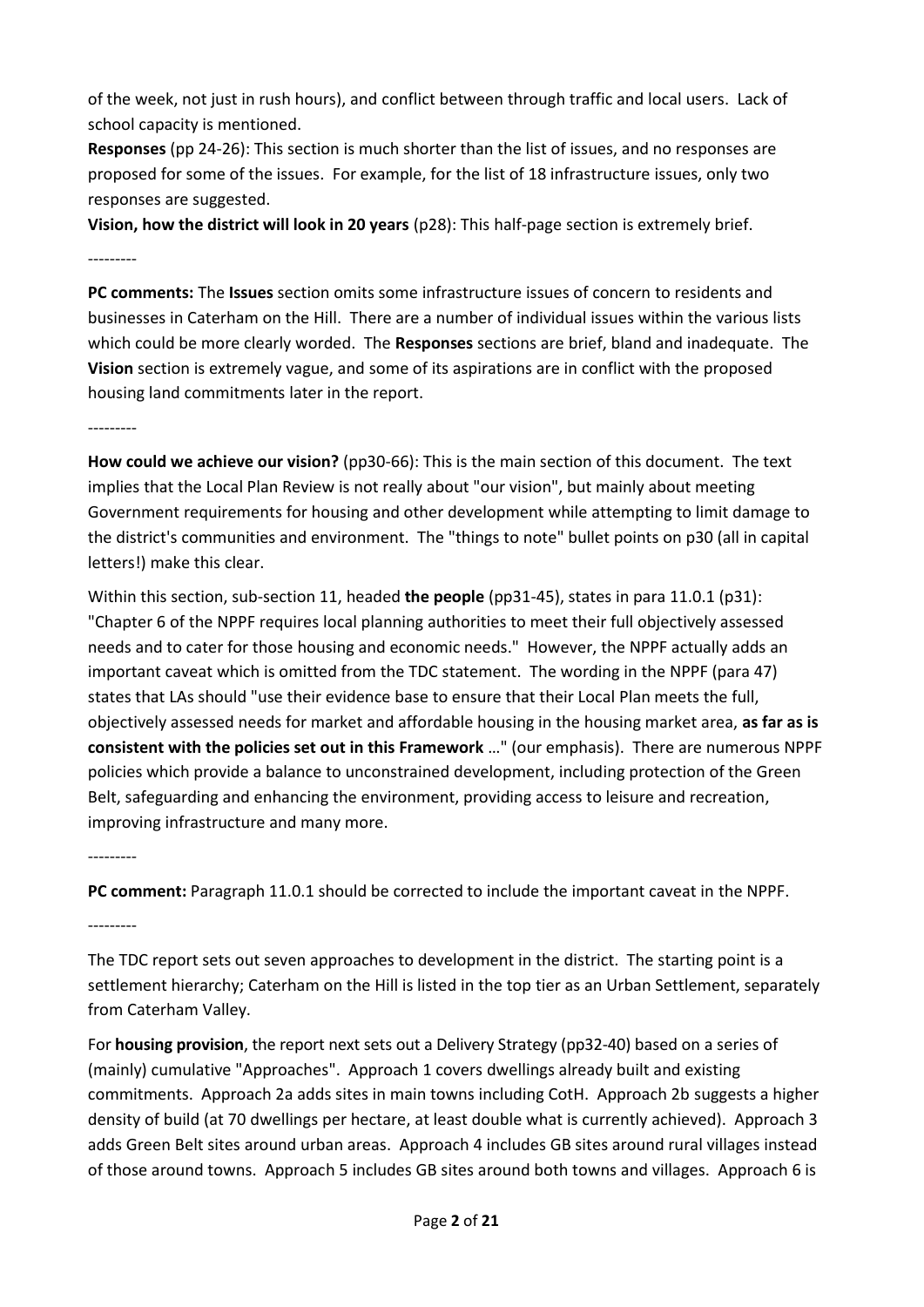different and includes "a large urban extension or new settlement", but without stating a location or yield.

Approaches 1 - 5 include dwelling numbers (for the years 2013-33) and employment areas (in hectares), so this Review seems to be more about meeting Government requirements rather than providing improvements for existing residents and businesses. As a further complexity, these are provided for a series of between 16 and 53 Clusters across the District. Although the Clusters are shown on maps, it has not been possible to identify their precise locations, or in some cases whether a particular Cluster lies wholly or partly within CotH Parish. The PC has therefore compiled figures for dwelling numbers which the report assesses as deliverable or developable within or bordering CotH Parish, using the sites listed in the HELAA report, Appendix 3 (see below for details). The table below gives the results.

## *Table: Sites which HELAA Appendix 3 regards as 'deliverable' or 'developable', excluding sites already built or committed (see Approach 5, page 39 of Issues & Approaches Report)*

| Sites in CotH  | Sites in  | Sites bordering | Sites bordering | Total dwellings in | Comparable total |
|----------------|-----------|-----------------|-----------------|--------------------|------------------|
| Parish, not in | Parish,   | Parish, not in  | Parish, within  | and bordering      | for Tandridge    |
| Green Belt     | within GB | GВ              | GB              | Parish             | <b>District</b>  |
| 275            | 134       | 92              | 1395            | 1896               | 8597             |

*Notes: The above numbers represent the best estimate which the PC can make, in the absence of clear locational data from the Cluster figures in the report. We have used the dwelling yield numbers in HELAA Appx 3 even where they differ from other sources.*

---------

**PC comments:** The Parish Council considers that the use of Clusters in this report is unhelpful. We recommend that the break-down of housing and employment figures should use identifiable areas, either shown clearly on maps or related to Parish areas or Electoral Wards. We are also concerned that, on these maps, Kenley is shown south of Whyteleafe and within Tandridge District. This is incorrect; the place-name Kenley should be removed from the maps or correctly located outside the District. It would also be helpful to show Caterham Valley and Caterham on the Hill separately, particularly on larger versions of the maps.

From the table above, we conclude that, while the 'deliverable' or 'developable' housing site figures within the Parish seem relatively low, large sites close to the Parish boundary entail that over 40% of the prospective future allocation within the District would be located within or bordering Caterham on the Hill Parish. Our comments on HELAA Appendix 3 (below) indicate that many of these site allocations would be vigorously opposed by the PC and, no doubt, by adjoining Parish Councils, local groups and residents.

The PC does not agree with the provision figures put forward in any of Approaches 2a, 2b, 3, 4 or 5. The figures should all be revised downwards before they can be regarded as acceptable. The PC's response to HELAA Appendix 3 gives details. Approach 2b proposes development of urban sites at 70 dph. While this may be feasible at sites near a wide range of facilities and close to stations, the PC regards intensification to 70 dwellings per hectare as unacceptable and unachievable in an area such as Caterham on the Hill. Approaches 3 and 5, which in addition imply the removal of sites from the Green Belt within and around CotH, would be deeply damaging and are strongly opposed.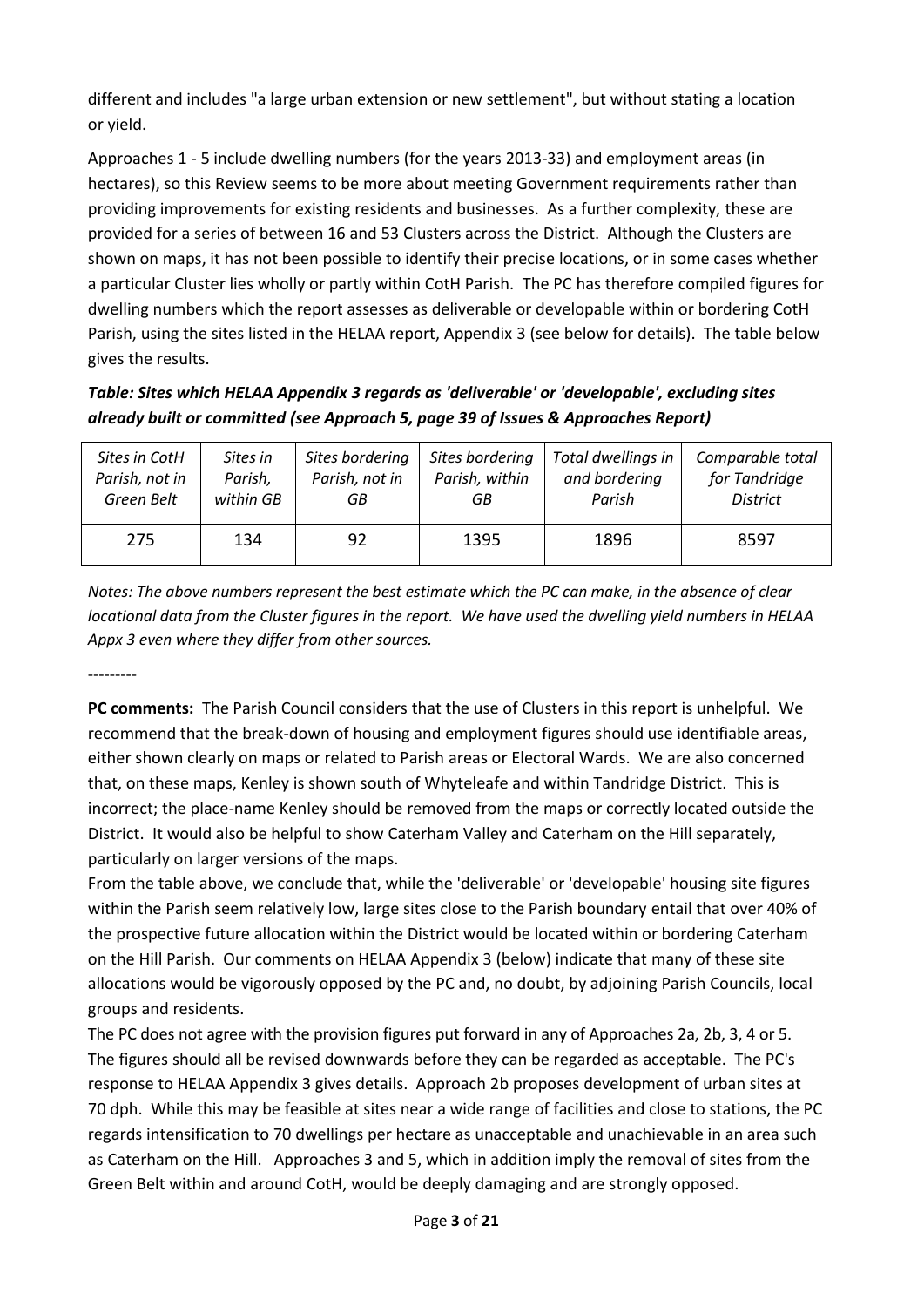---------

The Delivery Strategy section also provides **employment** figures. There are yields given (in hectares) for each Approach. In Approaches 2a & 2b, the District figure is 3.2 ha for "commercial intensification" of existing employment areas (none of which are in CotH). For Approaches 3, 4 & 5 this figure increases very sharply to 87.4 ha, with contributions from most of the Clusters, including most of those within and bordering CotH. Although the figures are given as areas of land, the text refers only to "intensification" of employment sites. The PC has not found where locations and assessments for CotH are provided in this report or in the Economic Needs Assessment technical paper (see below). Also, need or demand estimates have not been found within the report to justify the figure of 87.4 ha of employment intensification.

---------

**PC comments:** The PC does not understand the employment figures in this report. They are given in hectares, implying the use of additional land, but they are also stated to represent intensification on existing sites, implying that no extra land will be needed. The PC does not accept the use of these figures unless further data are made available to justify them.

**---------**

Sub-section 11 also includes a brief reference to Market and Affordable Homes. The report states that, due to the Government's proposed changes, it is not yet possible to devise approaches on this issue.

Sub-section 12 is headed **the place**. This is much more general in tone and content than the previous sub-section. There are some specific proposals, but few numbers and no tables or maps. There are references to Town Centres, Retail and Leisure, Health and Wellbeing, Design and Safety, Climate Change, Natural Environment, Biodiversity and Geodiversity, European Sites, Heritage, Green Belt, Flooding, Infrastructure and Aviation. Some of these topics (such as Green Belt) are extensively assessed in other reports within the consultation. Others are only treated through general comments and broad aspirations. A future Government decision on expansion of Gatwick Airport could have a huge impact on the District, going far beyond Aviation alone.

---------

**PC comments:** This sub-section headed **the place** is too vague and general in nature to enable detailed comments or views to be provided. TDC will need to set out specific measures for meeting its aspirations for the people of the District and to explain how the various improvements it seeks in quality of life and environment can be achieved in the context of the several levels of extra new development which may be imposed in line with Government policy in the NPPF. Other sections of the PC comments illustrate the obvious conflicts in the Parish between provision of extensive new housing and (for example) traffic impacts, possible loss of local green space and loss of Green Belt.

---------

Finally in the main consultation document, there are short sections on **Monitoring**, **Next Steps** and **"How can I have my say?"**, together with a Glossary of abbreviations. These process sections are brief and generally uncontroversial.

---------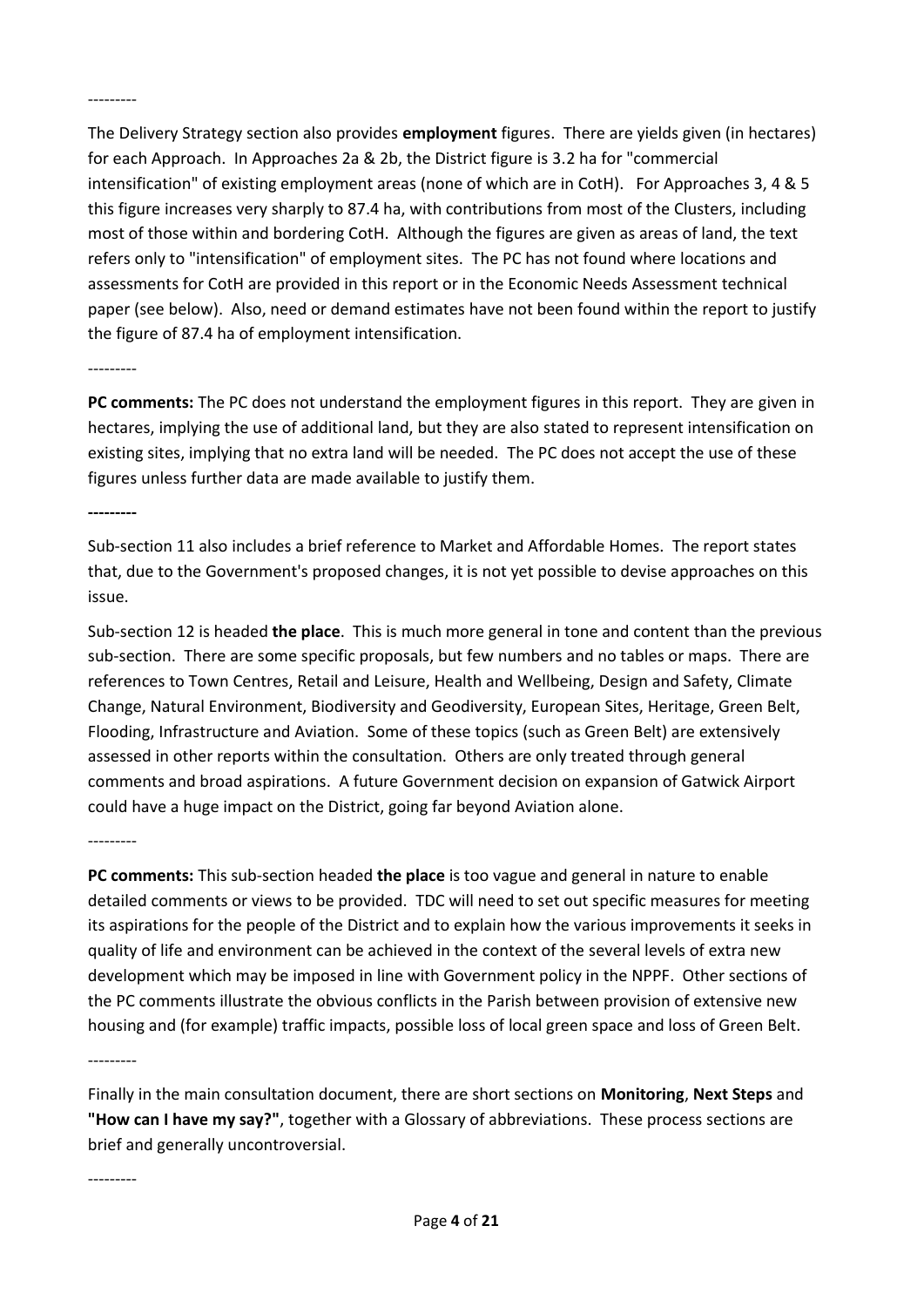## **Issues and Objectives Topic Paper (30 pages + 87 pages in Appendices)**

#### **TDC Link:** Open Link as above and click on **Technical Assessments**

This report sets out the process for reviewing a Local Plan and then lists the main Government legislation and guidance documents which need to be taken into account, together with many other reports and studies. These documents between them contain a very large number of objectives, almost all aspirational and unquantified - indeed, some are unquantifiable. Section 4 **Issues for the District** (pp24-27) sets out a large number of issues and problems facing Tandridge District, together with rather fewer positive opportunities; there are over 70 bullet points in all. Finally, there is a short section on **Objectives**, expressed in very general terms. The Issues and Objectives sections are included in the main consultation document (see above). The two Appendices contain comments by "external stakeholders and internal departments" and a further, much longer, list of issues for the District.

---------

**PC comments:** The manifold ambitions and aspirations set out in this report are, for the most part, endorsed by the PC. The overarching issue for the District remains how to preserve - let alone enhance - the quality of life and environment for Tandridge residents and businesses while accommodating even a small part of the additional housing which the Government seeks to impose through the NPPF.

---------

### **Spatial Approaches Topic Paper (94 pages)**

#### **TDC Link:** Open Link as above and click on **Technical Assessments**

This report provides further detail on the methodology used to establish the seven Approaches in the main consultation document. The District is divided into 18 smaller areas to enable more detailed assessment; CotH is in Area 1.

Some major constraints affecting development potential within Tandridge are then mapped. These include: restricting development in areas of flooding ; protecting heritage assets (such as Scheduled Monuments); keeping land available to deal with waste and for mineral extraction; and protecting areas of high quality landscape and biodiversity, including AONBs, SSSIs, Ancient Woodland, Historic Parks & Gardens but **not** the Green Belt. There are several other categories; the full list of Tier 1 and Tier 2 constraints is on pp18-24 of the report. The list also includes Local Green Spaces identified through Neighbourhood Plans, and this may become relevant in CotH when the CR3 Neighbourhood Plan reaches fruition.

Readers of the main part of the report may be concerned that some constraints, such as Conservation Areas and Listed Buildings, are missing from the lists in Tiers 1 & 2 within the main part of the report. However, within Appendix 3 (pp81 ff), there is a Tier 3 constraints list which is not mentioned in the main part of the report. It appears that information on these Tier 3 constraints has been omitted in error from the report text.

The map on p54 also shows a third tier of constraints (although not indicated as such). The map has no key, but Tier 1 constraints are in red (none in CotH), Tier 2 in orange, including Westway Common, Town End Recreation Ground and Salmons Lane Green, and Tier 3 in yellow, including Caterham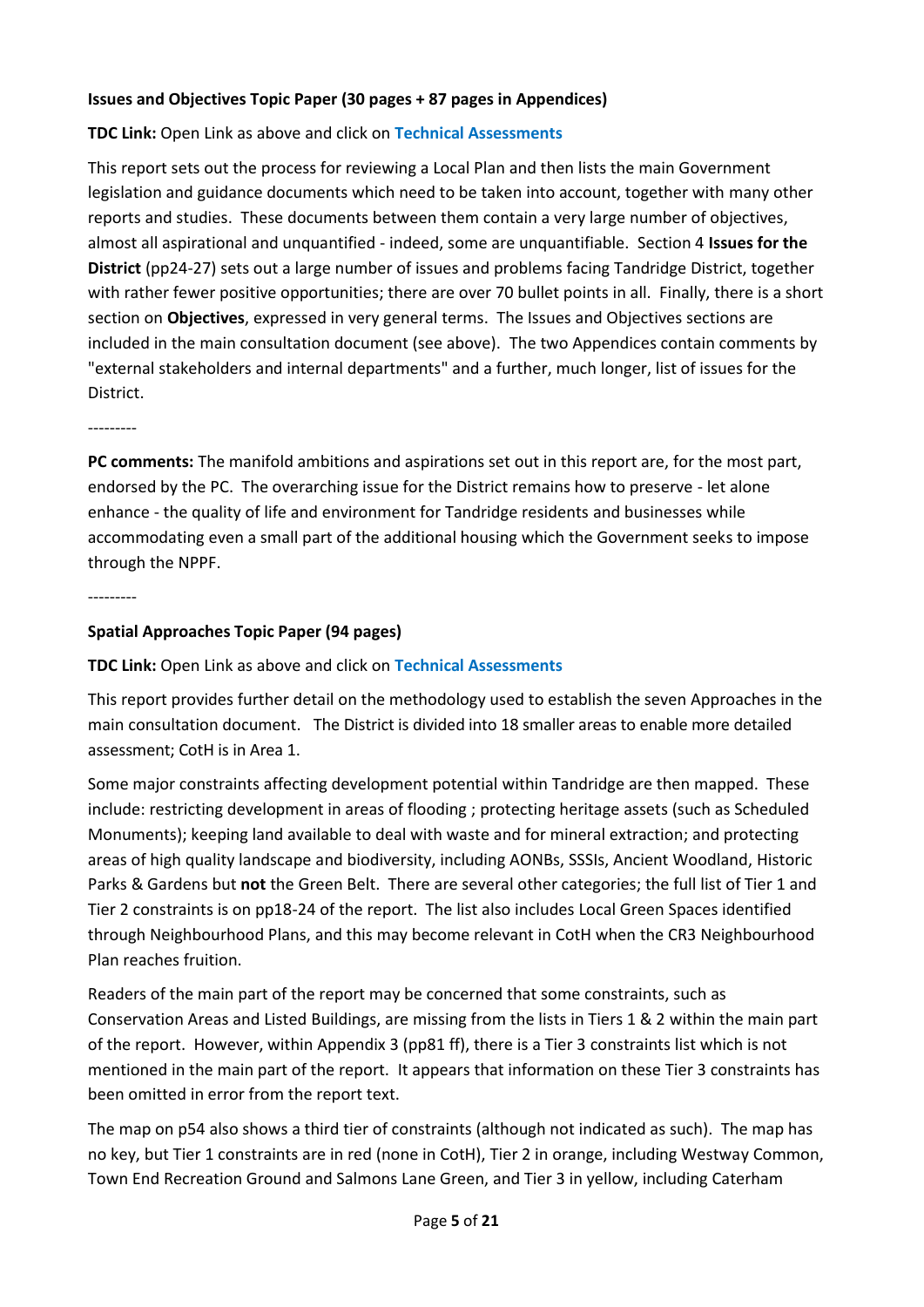Barracks Conservation Area and the Tandridge part of Kenley Airfield Conservation Area. A number of Listed Buildings are shown by black spots. In Appendix 3 to the report, the tables on pages 67 & 81 show the Tier 2 and Tier 3 constraints within CotH for Area 1, though omitting Salmons Lane Green, and these are also shown on the map in Appendix 1 on p54. ---------

**PC comments:** Information on Tier 3 constraints has been omitted from the main part of the report; this should be rectified. Also, the map on page 54 is wrongly labelled and there is no key; this should also be rectified.

The Parish Council considers that all the constraints shown within the Parish in the map on page 54 and in the tables on pages 67 and 81 are of equal importance. Development in these areas should not be permitted, except within the Conservation Areas where the purpose is to protect or enhance the historic settings or to conserve Listed Buildings.

Queens Park is not included as a constraint area (despite being described elsewhere in the documents as "our flagship wellbeing site"), and some other public open spaces could reasonably be added within the category of Local Green Spaces. The CR3 Neighbourhood Plan will be making reference to these.

---------

### **Housing and Employment Land Availability Assessment (HELAA) (32 pages)**

**TDC Link:** Open Link as above and click on **Technical Assessments**

This report is stated to be a technical study which is an important evidence source but does not in itself represent policy or site allocations. The new acronym HELAA replaces SHLAA (Strategic Housing Land Availability Assessment) as assessments of land for economic development are also included. A table on p6 of the report sets out what the HELAA does and does not do.

The report has sections on policy context and methodology, site identification and assessment, and site capacity. There is also an estimate of the yield from Windfall Sites (of five dwellings or fewer). Employment and Traveller Sites are listed in the body of the report. The 33 Employment, or Economic Needs Assessment (ENA), sites do not include any within or near to CotH Parish. Similarly, there are no Traveller Sites in or near the Parish. However, details on the extensive list of suggested housing sites only appear in Appendices 3, 4 & 5 (see below).

The HELAA report's findings on Housing Land Availability are given in a table on p31. The total yield between 2013 and 2033 is given as 10,533. That total more than meets the Objectively Assessed Need estimates for the same period. However, this total includes 755 units from 'Deliverable' sites (within the five years up to 2020) and 7,842 units from 'Developable' sites between 2020 and 2033.

---------

**PC comment**: The housing land availability figures in the report are highly speculative. They depend on all of these sites - including a number within CotH Parish currently in the Green Belt and others which are extremely contentious - coming forward. The PC's comments on HELAA Appendix 3 (below) indicate that there is likely to be widespread opposition to some proposed sites. Other Parish Councils, local groups and residents may have similar comments to make on sites in their areas. The PC considers that these housing yield figures should not be used until the Local Plan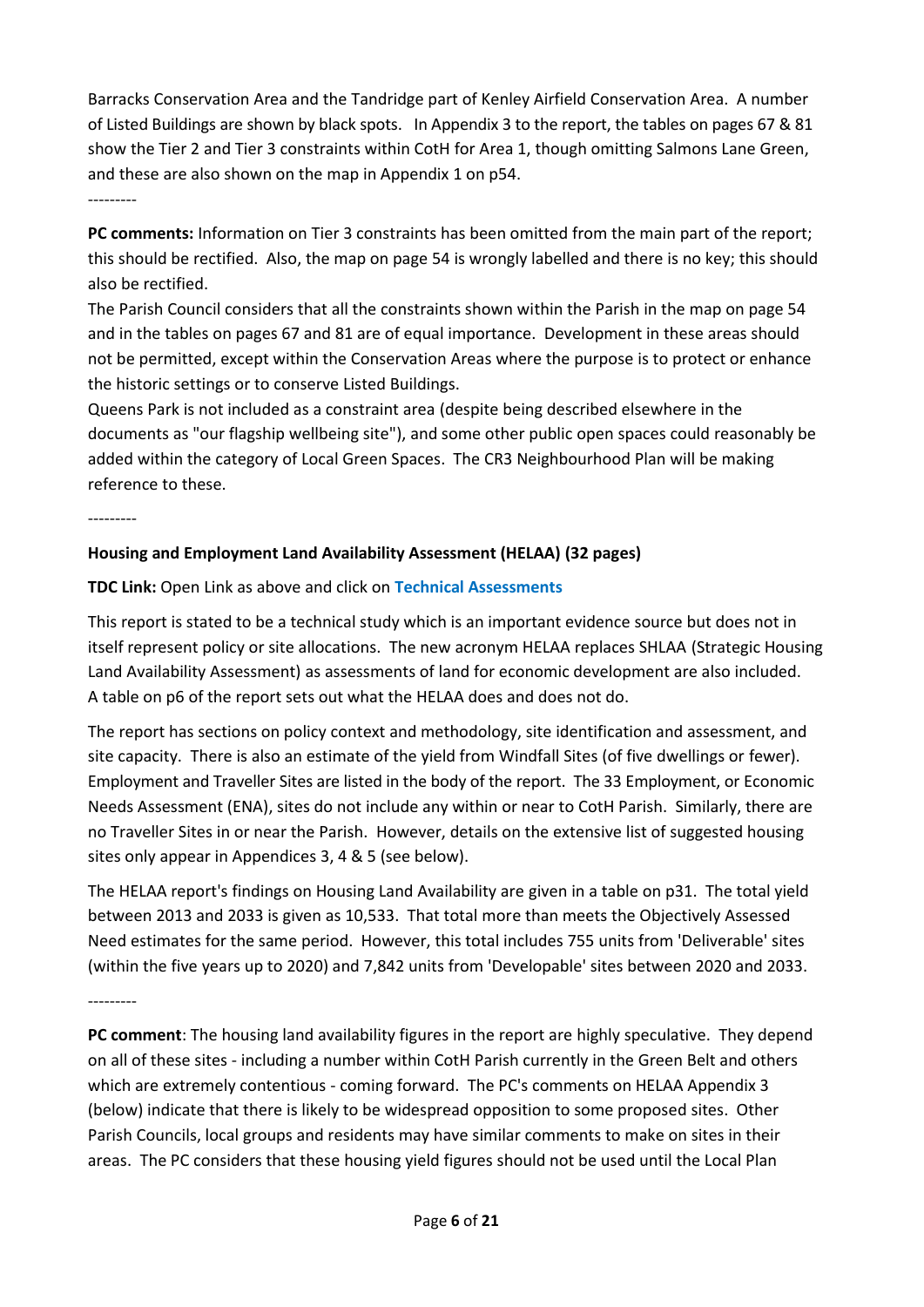Review has assessed the consultation responses and removed sites which are unlikely to be approved for development.

---------

## **HELAA Appendix 1 - District Wide and Parish HELAA Maps (24 pages)**

**PC comments:** On some of these maps, the HELAA sites are not correctly placed in relation to the background map features. This applies to the Caterham on the Hill map (page 6) and also to the Whyteleafe map (page 23). Also on the CotH map, a road is shown running north and then northwest from the Town End / Burntwood Lane junction and passing across the north side of CAT 034 (Dormers); this does not seem to relate to any actual road. As on other maps, the word 'Kenley' wrongly appears within Caterham on the Hill, both on the CotH map and on the District map on p2. It will be necessary to have fully accurate maps for future stages of the Local Plan review.

### **HELAA Appendix 2 - HELAA Viability Report (about 70 pages)**

This report was prepared for TDC by BNP Paribas Real Estate. It tests the 'viability' of the TDC HELAA sites and whether landowners and developers can achieve 'competitive returns'. This depends on various factors and takes account of CIL payments and TDC's 'affordable' housing requirements. The PC has not scrutinised this report in detail.

## **HELAA Appendix 3 - Deliverable and Developable Sites (84 pages)**

Note: Within this report, 'Deliverable' means available for development within 5 years; 'Developable' means can be developed after 5 years.

---------

**PC comments:** The report's assessments of sites in and adjacent to Caterham on the Hill have been scrutinised. Comments are made on each site.

**CAT 004: Former Officers Mess, Kenley Airfield.** Claimed to be developable after 5 years. **PC comments:** Site Dwelling Yield given as 29 units; current proposals for conversion of existing Officers' Mess, provision of extension and reconstruction of former buildings, envisage 54 units. The PC supports this conversion and redevelopment subject to caveats and conditions. The PC considers that this development can and should take place immediately, not after 5 years. The PC would strongly oppose any development other than what is currently proposed as the entire site lies within the Green Belt and the Kenley Airfield Conservation Area.

**CAT 007: 156-180 Whyteleafe Road.** Claimed to be deliverable within 5 years. **PC comments:** The claim in the TDC text that the site has access from Annes Walk is challenged on the ground that Annes Walk is a narrow residential street with on-street parking and is unsuitable for access to this site. Two current proposals for 69 units include accesses from Whyteleafe Road. The PC has lodged objections to both proposals.

**CAT 019: Caterham Reservoir, Stanstead Road.** Claimed to be developable after 5 years. **PC comments:** This Green Belt site, with a yield of 27 units, falls outside the CotH Parish area. Development of this site would have traffic impacts on Stanstead Road. Also, the site cannot be developed unless the concurrent Green Belt Assessment leads to its removal from the GB.

**CAT 026: Ninehams Gardens.** Claimed to be deliverable within 5 years. **PC comment**: This site has planning permission as described in the TDC document.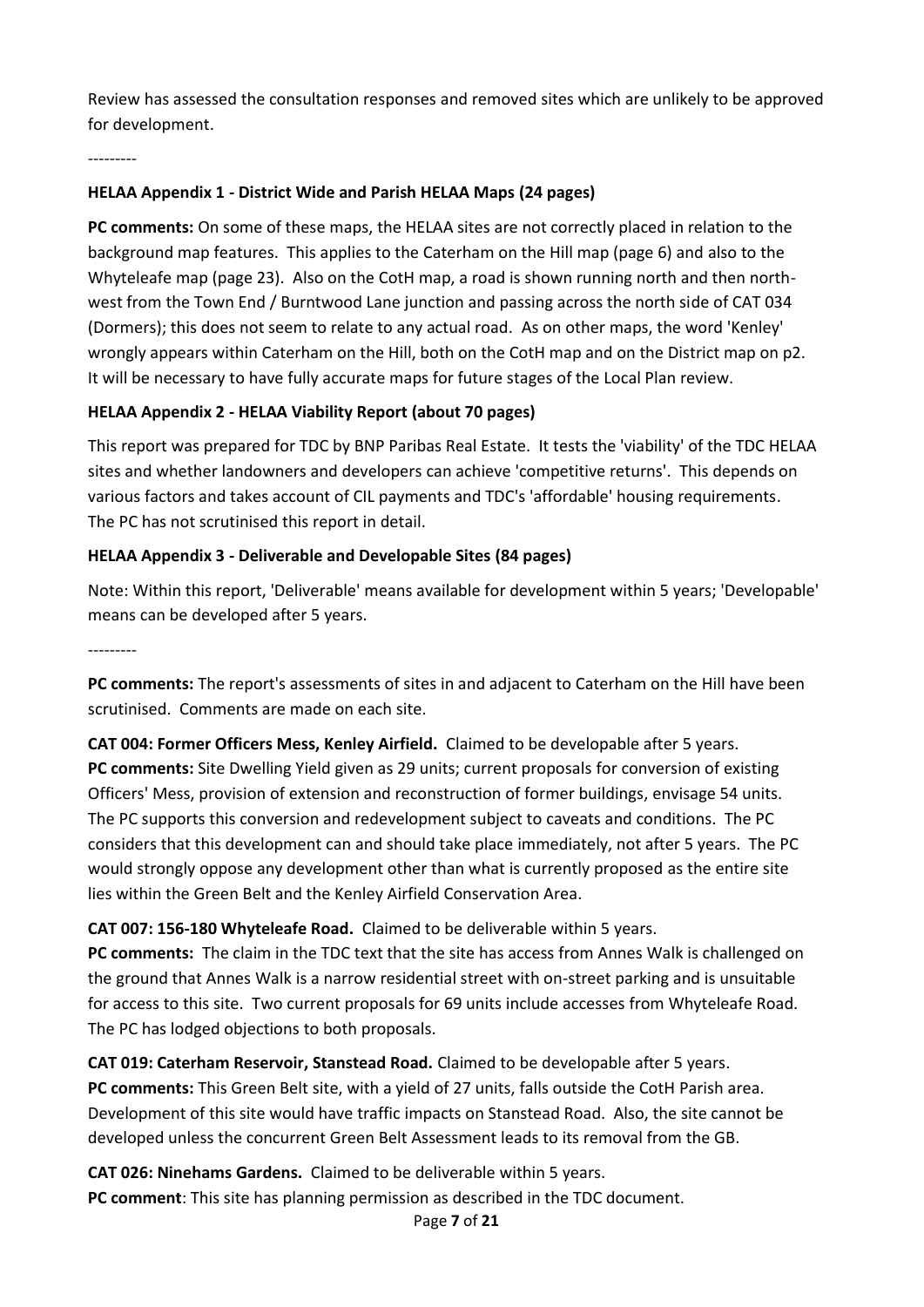**CAT 029: Field at Burntwood Lane.** Claimed to be developable after 5 years. Yield 53 units. **PC comments:** This Green Belt site falls outside the CotH Parish Council part of Burntwood Lane, although it is immediately east of the Parish boundary. Development of this site would have significant traffic impacts on Burntwood Lane. Also, the site cannot be developed unless the concurrent Green Belt Assessment leads to its removal from the GB. We oppose any loss of GB in this area.

**CAT 034: Dormers, Foxon Lane.** Claimed to be deliverable within 5 years. Yield 40 units. **PC comments:** The PC considers that this purpose-built modern building should be restored as a care home or for a similar use, for which there are increasing needs in the area and to provide local employment. The PC notes that the site is owned by TDC and would welcome an early statement by the Council as to its intentions for future use.

**CAT 036: 69-73 Stanstead Road and CAT 045: 72 Stanstead Road.** Both sites claimed to be deliverable within 5 years. Combined yield 23 units.

**PC comments:** These two sites fall outside the CotH Parish Council part of Stanstead Road, though they are immediately south of the Parish boundary. Development of these sites would have traffic impacts on Stanstead Road. CAT 045 is owned by TDC and the PC would welcome an early statement by the Council as to its intentions for future use.

**CAT 038: Land north of Waller Lane.** Claimed to be developable after 5 years. Yield 30 units. **PC comments:** This Green Belt site lies within the Parish, close to the boundary with Caterham Valley. The TDC document accepts that much of this steeply sloping, wooded hillside is unsuitable for development, but claims that part of the site is suitable in principle with a yield of 30 dwelling units. The PC considers that the location of this land makes it completely unsuitable for development. Waller Lane is not suitable for any significant volume of traffic, and the site provides a key part of the narrow strip of Green Belt land separating Caterham on the Hill from Caterham Valley. Loss of any part of this land to development would also make it more difficult to defend retention of adjacent areas of GB. The PC would therefore strongly oppose the removal of any part of this site from the GB or its development for any purpose.

**CAT 039: Surrey National Golf Club, Chaldon.** Claimed to be developable after 5 years.

**PC comments:** This large Green Belt site, said to have a yield of 1076 dwellings, lies immediately west of Green Lane and Westway Ward. Development of this site would have numerous adverse impacts on areas of Westway Ward and on traffic levels within the Parish. The PC would strongly oppose the removal of any part of this site from the GB or its development for any purpose.

**CAT 040: Land off Salmons Lane West and Victor Beamish Avenue.** Claimed to be developable after 5 years, with a yield of 75 units.

**PC comments:** This site, comprising land north, south and west of the former Kenley Airfield HQ Building and NAAFI, is in the Green Belt and is also within the Kenley Airfield Conservation Area. The building is currently being restored for use as a faith school. The land around is of historic importance and its future use should have regard to its inclusion in the KACA. The PC would strongly oppose the removal of any part of this site from the GB or its development for any inappropriate purpose.

**CAT 042: Land to the east of Roffes Lane.** Claimed to be developable after 5 years. **PC comment**: This Green Belt land, with a claimed yield of 239 dwellings, lies within Chaldon, but on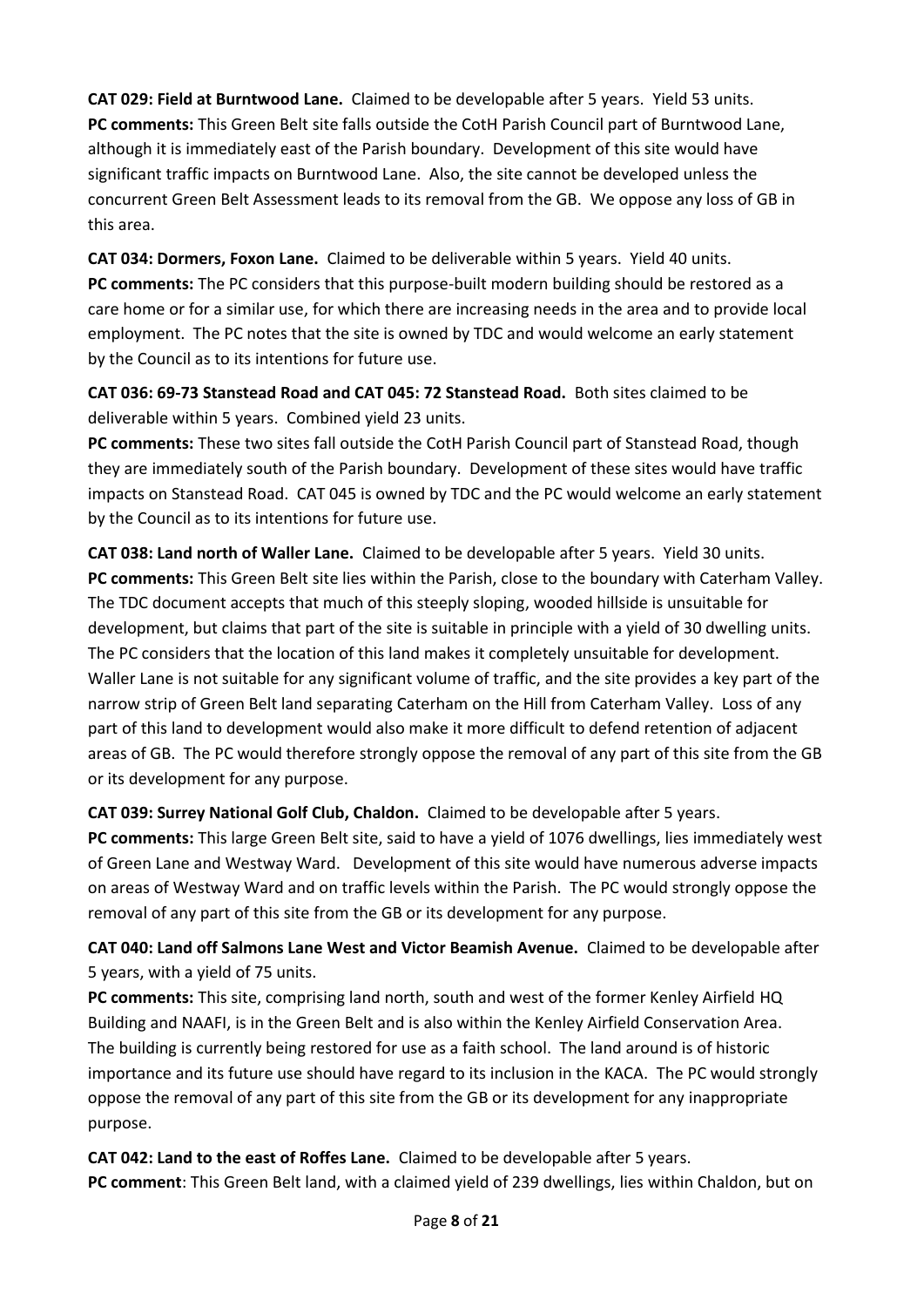the south-west boundary of CotH Parish. The PC would strongly oppose the removal of any part of this site from the GB or its development for any purpose.

**CAT 051: Town End Car Park, rear of Raglan Precinct.** Claimed to be deliverable within 5 years. **PC comments:** This site, said to have a yield of 7 dwelling units, is owned by TDC. The HELAA report states that "no decision has been made by the Council about whether they wish to develop the site". The PC would strongly oppose the loss of this car park, which is essential for the future viability of the High Street / Town End / Chaldon Road shopping and business area. Development of the site at a level above the car park would have adverse impacts on surrounding residential areas. The PC therefore asks that TDC should make an early statement ruling out development at this site. [ Note: the HELAA report implies that highway access to the Town End car park is available from Chaldon Road. This is incorrect. ]

## **CAT 053: Church Hill View, Church Hill.** Claimed to be deliverable within 5 years.

**PC comments:** This Caterham Valley site is shown in two parts in the HELAA report, the northern section being open land beside Church Hill (on the south-west boundary of the Parish) and the southern section being land around Pelham House in Harestone Valley Road. The PC would strongly oppose the development of the northern part of the site. As the land is owned by TDC, the PC asks that TDC should make an early statement ruling out development of this land.

**CAT 054: Open Space between the Yorke Gate and Hambledon Park Estates, and other sites within Hambledon Park Estate.** Claimed to be deliverable within 5 years, with a yield of 157 units. **PC comments:** The two main areas of this site, as shown on the HELAA report map, are the strip of open land running east - west between the two estates, and an adjacent area to the west of the Hambledon Park estate. These open areas are much used for informal leisure and recreation and they form an essential asset for residents of the two estates and other nearby areas of Westway Ward. The PC would strongly oppose any development on any part of these sites. Note: The HELAA entry is incorrect, as the western parts of this land are in the Green Belt.

The HELAA map also shows a number of smaller areas of land within the Hambledon Park Estate, including a wooded area on its frontage with Coulsdon Road. These are equally unsuitable for development. The PC therefore asks that TDC should make an early statement ruling out development at the various sites shown on the HELAA map as CAT 054.

---------

## **HELAA Appendix 4 - Unavailable Sites (36 pages)**

This report lists sites, including three in Caterham on the Hill which have previously been the subject of planning applications or of speculation about development. The sites in CotH are CAT 010 (Land rear of Furrows Place and 30-42 Whyteleafe Road), CAT 022 (Essendene Park, off Whyteleafe Road) & CAT 027 (Texaco Garage, High Street). A further unlisted site in a similar category is land off Salmons Lane to the east of Annes Walk (within Whyteleafe Parish).

---------

**PC comment**: These sites have not been included in the list in Appendix 3 as 'deliverable or developable' because no confirmation was received from landowners that the sites were available. Although their exclusion is welcome, landowners could change their position on site availability at any time during the Local Plan review, so it would be a wise precaution to carry out HELAA assessments and public consultation on these sites.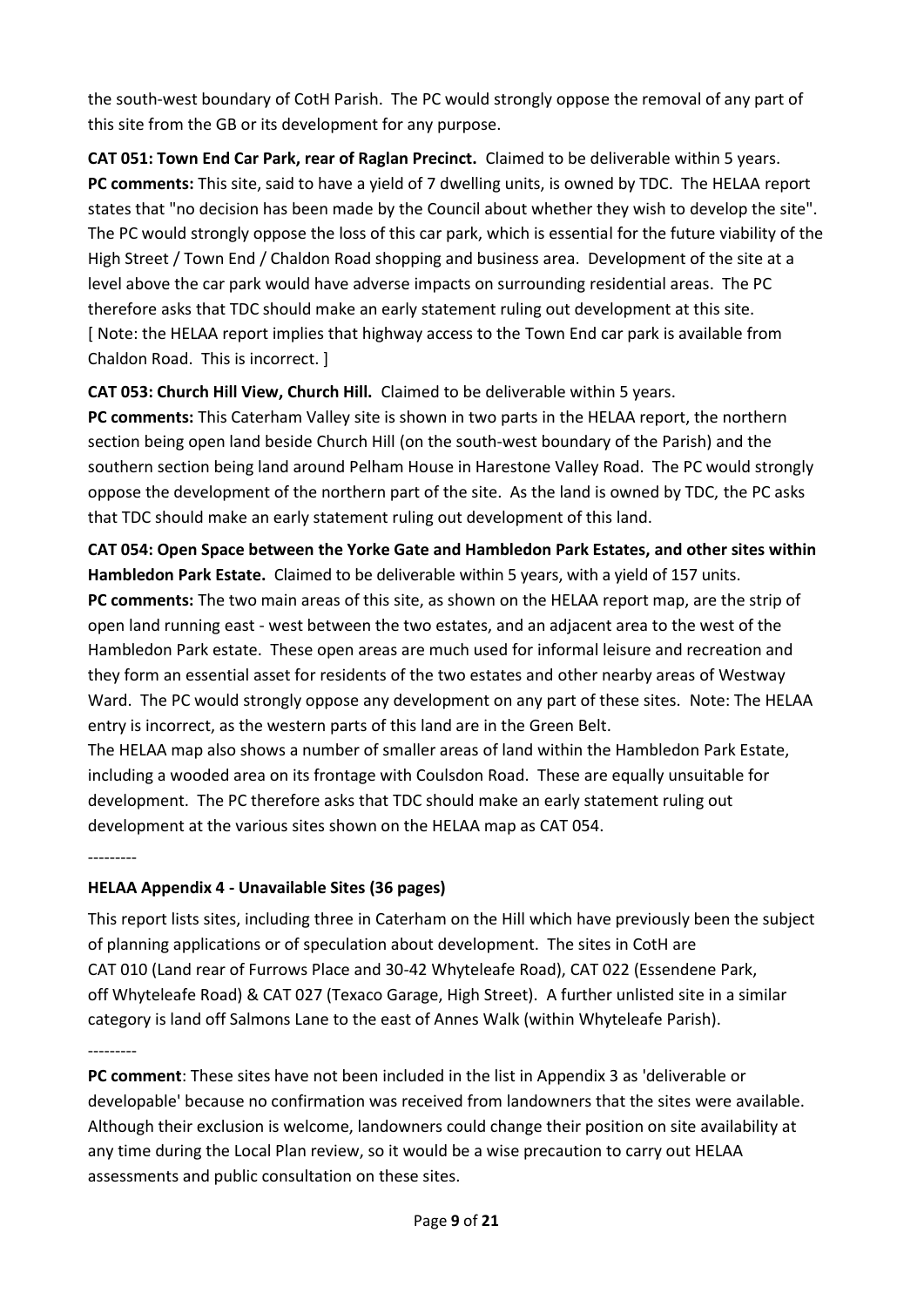#### **HELAA Appendix 5 - Unsuitable Sites (30 pages)**

This report lists sites regarded as unsuitable for a variety of reasons including that they are remote from a settlement, comprise ancient woodland, are needed for employment use, are minerals and/or waste sites, or are in the AONB (or 'an AONB candidate'). There are no such sites within or bordering CotH Parish. [ CAT 028 is listed in the text as Caterham Reservoir, Stanstead Road, but the map on p7 shows a site near the A22 Caterham by-pass. ]

---------

#### **HELAA Appendix 6 - Non-Qualifying Sites (20 pages)**

This report lists sites which would each be unlikely to yield more than five dwelling units. There are three such sites within CotH Parish. These are CAT 046 (Garages behind 105-113 Coulsdon Road), CAT 055 (Caterham Community Centre) & CAT 056 (Garages behind Windmill Close).

---------

**PC comment**: Although these sites are excluded from the Review, the PC understands that they are owned by TDC and would welcome an early statement by the Council as to its intentions for their future use.

---------

#### **HELAA Appendix 7 - Traveller Sites (20 pages)**

The report does not list any traveller sites in or near CotH Parish.

---------

#### **Economic Needs Assessment (107 pages plus 18 pages of Summary)**

**TDC Link:** Open Link as above and click on **Technical Assessments**

This report has been prepared for TDC by AECOM.

The consultants have surveyed existing sites (of over 0.25 hectares) in Tandridge District which are specifically in use for **industry and warehousing**. There are none in Caterham on the Hill. The consultants estimate that, to maintain current vacancy levels, the demand for industry and warehousing provision could decline by between 6.5 and 7.9 hectares (median 7.1 ha). There are no recommendations in the report regarding future provision within CotH.

On **office** use, the survey notes that, despite some continuing demand for office space in the District, there has been some conversion from office to residential use. The consultants estimate that, for the period to 2033, there could be a need for additional office floor-space from 1,080 to 14,522 square metres, with around 7,500 sqm as the median. Conversion to a level of new land requirement is not straightforward, but this could be from 0.1 to 1.2 hectares in the District in the period up to 2033. The report's recommendations include that, in order to provide for the estimated additional need, TDC should "facilitate growth of office space across the District" and should "expand its current town and local centres policies to safeguard and strengthen existing office space suitable for office use within its town centres … and local centres", including Caterham on the Hill.

---------

**PC comment**: The Parish Council agrees with and accepts the recommendations of this report.

---------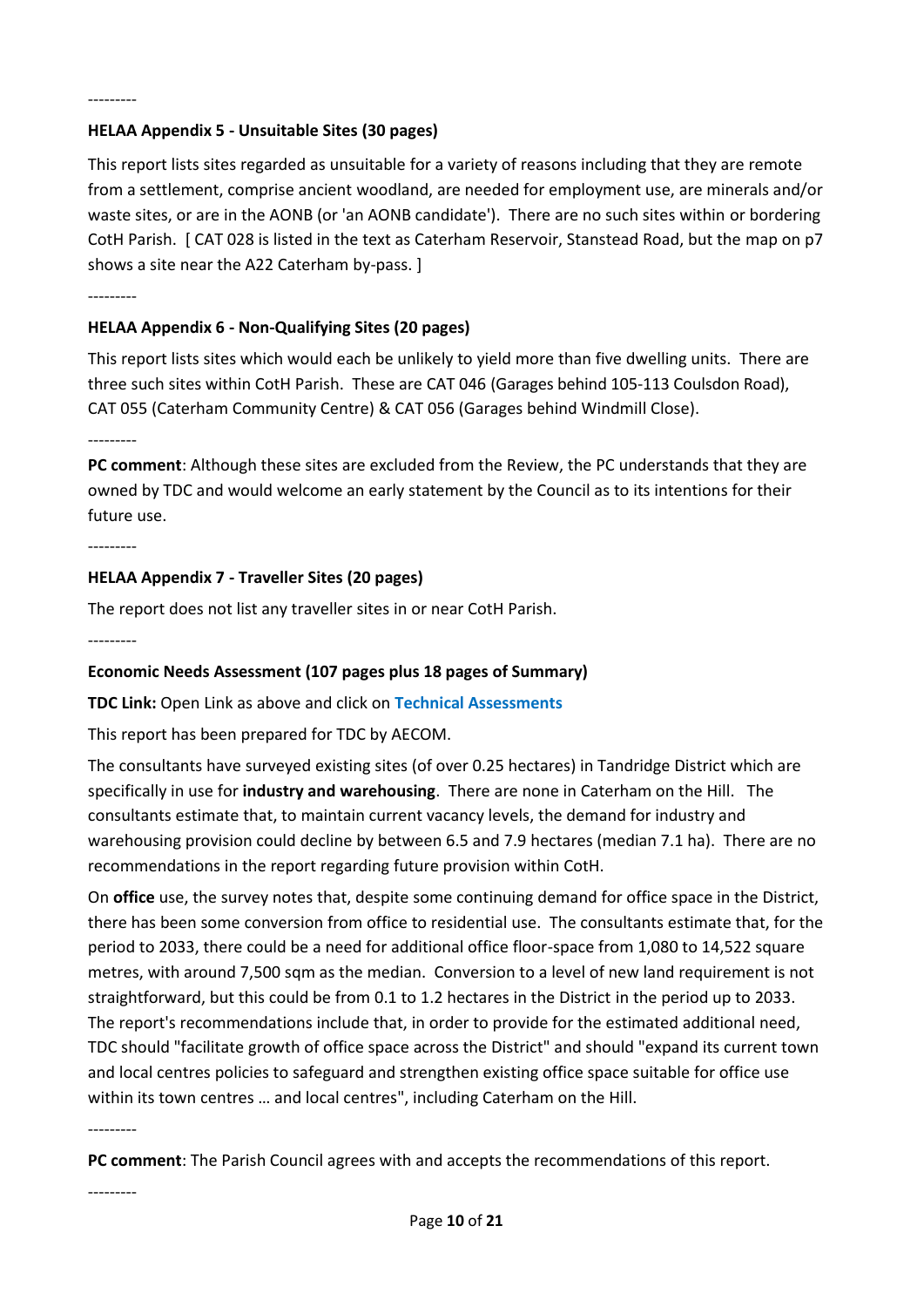## **Strategic Highway Assessment Report (86 pages including 4 Appendices)**

#### **TDC Link:** Open Link as above and click on **Technical Assessments**

This report was prepared for TDC by SCC. It estimates the traffic impacts across and around the District arising from the various 'Approaches' set out in the main consultation document, but only during the weekday morning peak period. [ Incidentally, the 'Approaches' are referred to in this Highway Assessment as 'Scenarios'. ]

There is a great deal of detail in this report, but the overall conclusions are unsurprising. The Approaches / Scenarios which include major new levels of housing development are expected to lead to significantly higher traffic congestion than already occurs within the District. In Scenarios 3 & 5, the worst affected roads - including some in Caterham - would suffer "unstable" traffic flows with a "poor level of comfort" for drivers, and "a shock wave affecting traffic upstream" *(sic)* (see, for example, the tables on pp26-28 & 35). There would also be wider impacts, including some outside the District. The M25 and M23, predicted to be over capacity by 2031, would be adversely affected.

The evening peak period, weekday mid-days and weekends were not studied, but the implications are clear from this morning peak study.

**PC comments:** This report demonstrates that a significant increase in housing development in or around Caterham on the Hill would lead to unacceptable traffic impacts. Although the report focuses on certain roads and junctions and on the weekday morning peak period, similar impacts (perhaps on slightly different parts of the network) would occur at other times. The report refers to "mitigation" measures. However, the Parish Council considers that any major measures to accommodate higher traffic flows in or around Caterham on the Hill could not be achieved without unacceptable damage to the fabric and character of the Parish.

It is the view of the Parish Council that this report alone demonstrates that the housing provisions mooted in Approaches (Scenarios) 3 and 5 are unacceptable and unachievable.

---------

## **Green Belt Assessment (55 pages, plus 519 pages in 6 Appendices)**

**TDC Link:** Open Link as above and click on **Technical Assessments**

This report aims to assess the extent to which existing Green Belt land in Tandridge serves one or more of the five GB purposes set out in the Government's National Planning Policy Framework (NPPF). The report does not aim to assess whether any areas should be added to the Green Belt.

The five purposes are:

- To check the unrestricted sprawl of large built up areas;
- To prevent neighbouring towns merging into one another;
- To assist in safeguarding the countryside from encroachment;
- To preserve the setting and special character of historic towns;
- To assist in urban regeneration, by encouraging the recycling of derelict and other urban land.

It will be seen that the importance of the Green Belt is mainly that it is a 'belt' rather than that the land within it is necessarily 'green'.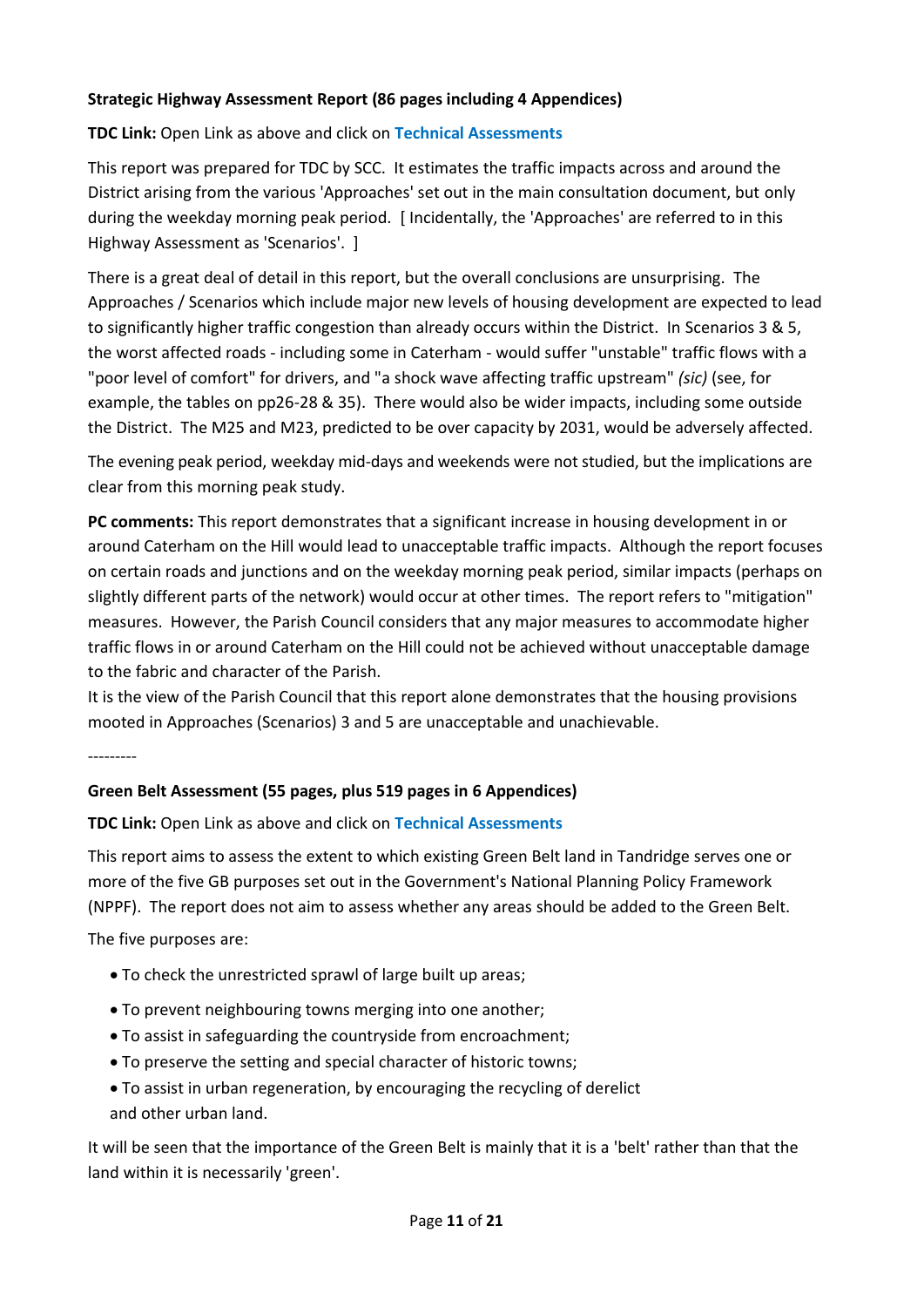As with the present set of documents as a whole, TDC asserts that this report "will not draw up or review Green Belt boundaries, nor will it assess the suitability of land for development or make recommendations as to whether the Green Belt boundary should be altered". However, it is likely that the report and its conclusions will, unless challenged, influence subsequent stages of the plan in which boundaries will be reviewed. It is unfortunate that the assessments of existing GB areas are not balanced by any study of potential additions to the GB.

The report sets out the methodology used in the review and its historic context (national and local). Tandridge is divided into numerous areas in terms of the status of the many towns and villages in relation to the GB. Caterham (Caterham on the Hill and Caterham Valley) is a "settlement which is inset from the Green Belt" (report p12). This jargon means that the urban areas of Caterham are not within the GB. The report then looks briefly at changes to GB boundaries, including in Caterham and Whyteleafe. There is some confusion in this section about the location of Kenley Airfield and the administrative areas in which changes to GB boundaries have been made and development has taken place (report p14). This confusion arises in more detail in Appendix A (see below).

---------

**PC comments:** In all the TDC documents, the locations of Kenley (in Croydon) and Kenley Airfield (mostly in Croydon, but with part of the Conservation Area in Tandridge), the minor change to the administrative boundary, changes to the Green Belt, and also the location of recent housing development, need to be accurate and clear. This comment also applies to Appendix A (below).

Caterham on the Hill is a large Parish, with a population of some 13,000. It forms the historic core of Caterham and is distinct from Caterham Valley and Whyteleafe. A major purpose of the GB in this area is to provide a belt of open land which continues to separate the main parts of these settlements from each other. The Parish Council therefore concludes that Caterham on the Hill should be treated throughout the Local Plan Review as a distinct location, separate from Caterham Valley and Whyteleafe.

#### ---------

For its **Strategic Assessment** (from page 17), the report divides the Tandridge GB into three areas, approximately north to south in the District. CotH Parish is in Area A. In terms of meeting objectives, the report states (para 5.10) that Strategic Area A has:

> Strong role in containing the urban conurbation of London and the large built up areas in the District and outside;

> Prevents the coalescence of a number of the towns within the strategic area;

> Contributes less effectively towards safeguarding the countryside as large areas in this strategic area contain development and infrastructure; and

> Varies in how it preserves the setting of Conservation Areas; those in the outlying countryside are preserved by this strategic area of Green Belt; Conservation Areas within the urban settlements are not.

---------

**PC comment:** These conclusions are for the most part supported by the PC. It will be important to prevent the future coalescence between Caterham on the Hill and Caterham Valley by maintaining the Green Belt areas between these two settlements (see also below). The wording of the final point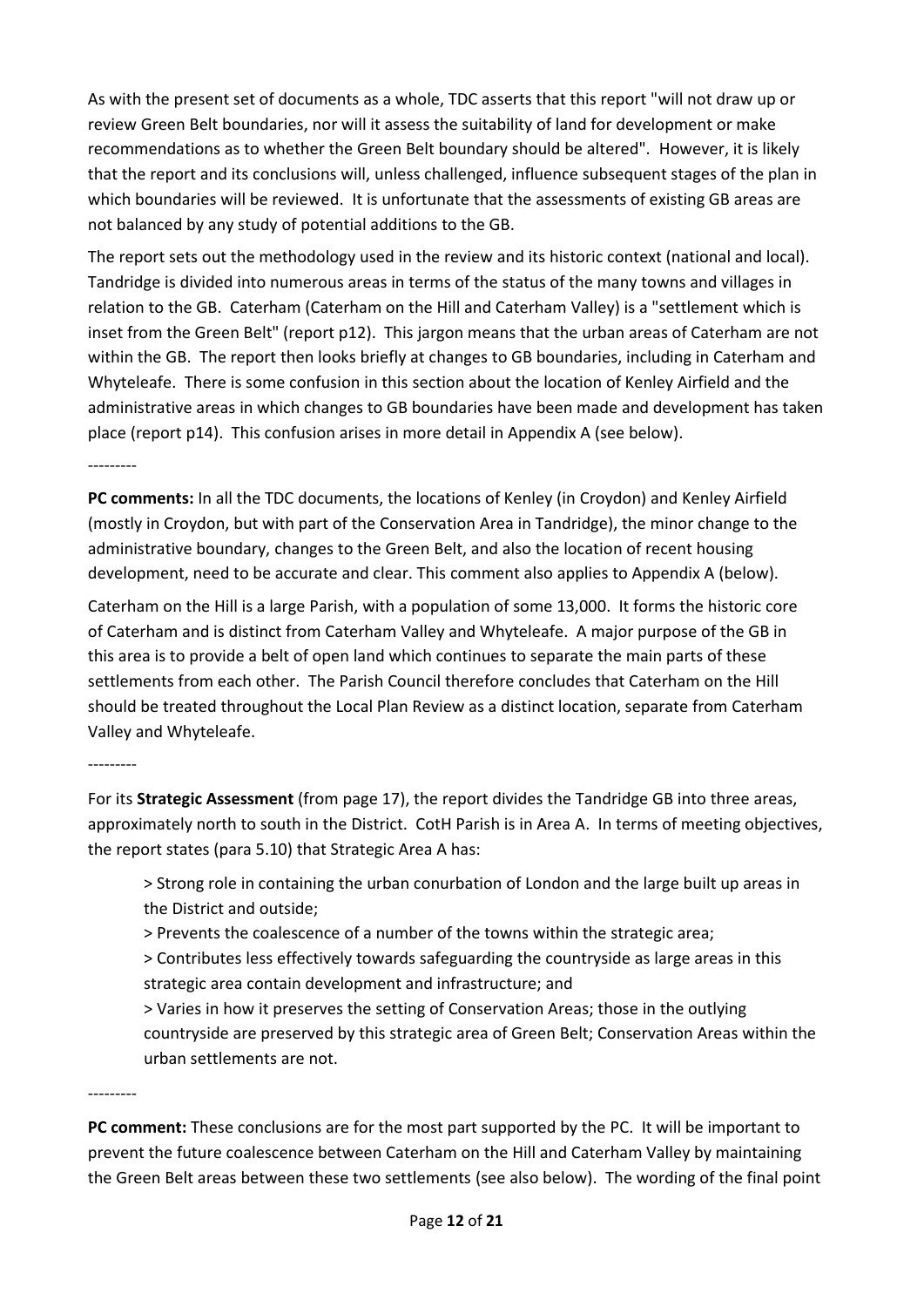is noted, but this should not be taken as implying that the Caterham Barracks and Kenley Airfield Conservation Areas are unsatisfactory or not worth conserving. Conservation Areas within larger settlements are of equal value to those in small villages. Once again, in the map on p19 Kenley is wrongly placed within Tandridge District south of Whyteleafe; this should be corrected. The text on p17 correctly lists Kenley within London.

---------

The report then provides **Parcel Assessments** for each of 47 GB 'Parcels' within the District. There is no map of these in the main report. There is an overview map on p252 (best viewed online) and there are detailed local maps in Appendix D. The Parcels of greatest concern to Caterham on the Hill are: GBA 004, which runs north-south through the eastern part of CotH and also within Whyteleafe and Caterham Valley (and, in the south, within Chaldon); GBA 010, which lies to the west of CotH and includes Chaldon golf course, and GBA 046 & 047, two small areas adjoining Coulsdon Common. There are also Coulsdon and Kenley Commons to the north of CotH, which are within the LB Croydon Green Belt. There is a map showing all these areas on p275 of the report. However, that map does not show contiguous GB areas in LB Croydon.

The report provides an overview of the GB areas, with further detail in Appendix D. On p31, the report deals with Caterham on the Hill and Caterham Valley together, and states that "the Green Belt plays a key role in keeping the two parts of Caterham and Warlingham / Whyteleafe separate but at the same time it has large scale development within it that encroaches upon the countryside". The report adds that there is "a part [of the GB] to the south of Caterham, which has large scale development within it that has an encroaching impact on the countryside". On p32, the report states: "There are also two small pieces of Green Belt (GBA 046 & 047) to the north of Caterham that serve no Green Belt purpose and have little connection to the settlement".

The report also has sections on Whyteleafe (p32) and Chaldon (p33).

---------

**PC comments:** It would have been helpful to have had a map of the Parcels within the main report. It would also have been helpful to show the TDC / LB Croydon boundary on the map on p275, together with areas of GB in LB Croydon which are adjacent to Tandridge.

Neither of the statements on p31 about "large scale development" within the GB around Caterham applies to Caterham on the Hill (except within the academic campus). It would have been better to treat CotH and Caterham Valley separately here, particularly as a main purpose of GBA 004 is to separate the two.

The PC objects strongly to the report's comment on GBA 046 & 047. Both adjoin Coulsdon Common, and GBA 047 forms an integral part of the Common; it is shown thus on maps displayed by City (of London) Commons, which owns and manages Coulsdon and Kenley Commons. This statement in the report should be removed, or changed to reflect the actual situation.

---------

The report lists **Areas for Further Investigation**. These have a different set of numbers to those for the GB Parcels. Again there is no map in the main report, but there is one in Appendix F, p574).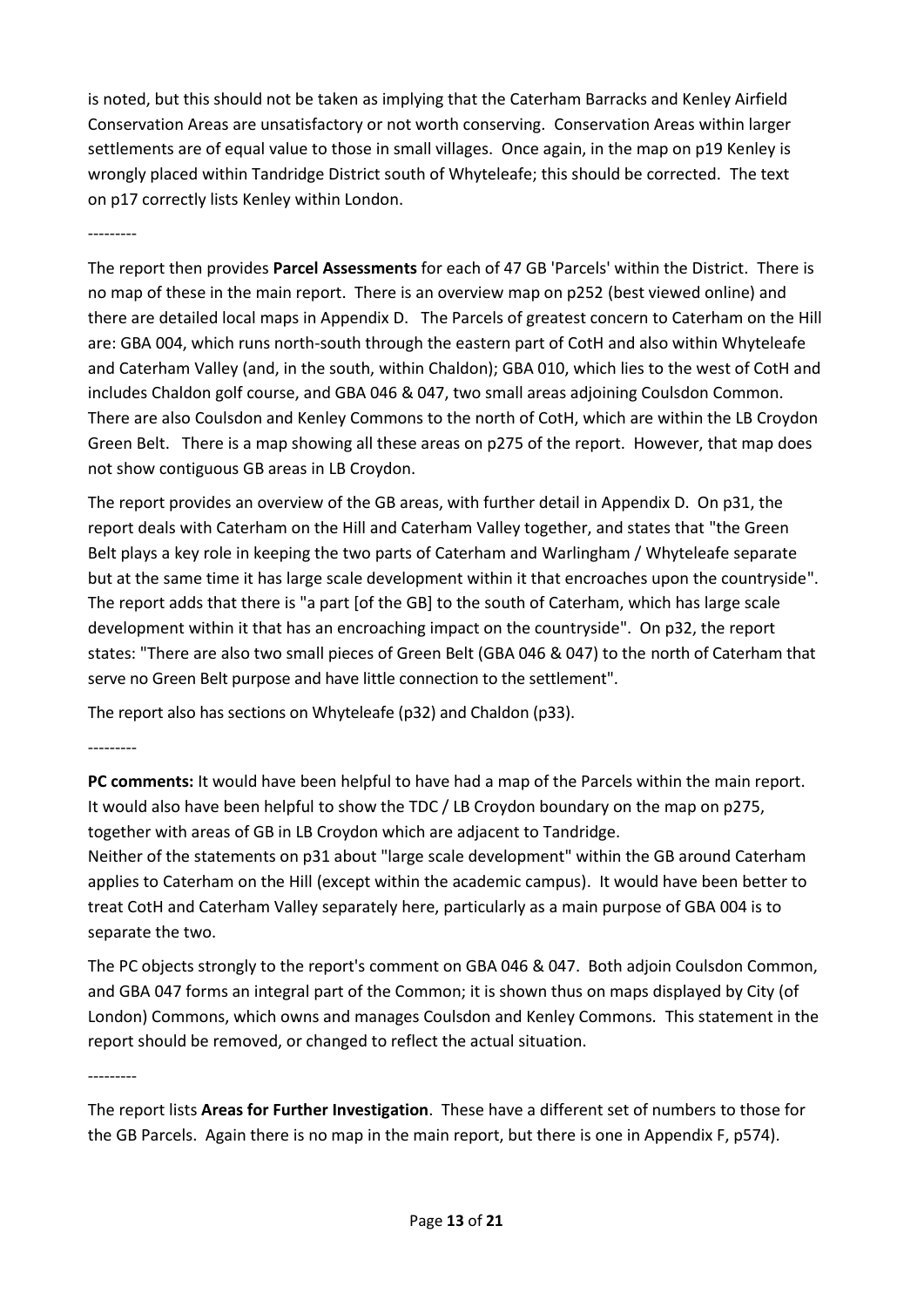Area of Further Investigation 006, titled "District Boundary with Croydon, adjoining Kenley", refers to "urban sprawl from Kenley Aerodrome", but the map shows 006 as an area east of the A22 and not near Kenley Airfield (as it is now generally called).

Area of Further Investigation 008 comments on GBA 004, the areas separating Caterham on the Hill and Caterham Valley. The full text of these comments is reproduced here.

As set out in the assessment on Strategic Area A, the north of the District has a role in preventing the sprawl from Greater London. The development that has occurred in Kenley has created sprawl into Caterham. As this area has changed substantially since Green Belt has been designated, this parcel is at risk of development. This is particularly apparent in that the space between Caterham on the Hill and Caterham Valley as it was designated for residential development in the 1974 Surrey Development Plan. The reason why this area was never built out and put back into the Green Belt is unknown. However, it could be due to the topography of the parcel. For all these reasons, this area has been identified as an area for further investigation.

Further, this thin strip of Green Belt separates Caterham Valley, Caterham on the Hill and Whyteleafe, and at some points these settlements are in very close proximity to each other. The redevelopment of Kenley Aerodrome, whilst not physically merging Kenley with Caterham, has created the perception of settlements merging. Further, the area contains a mix of uses, such as schools and sports grounds, which add to the perception that the settlements adjacent are merging. Whilst the topography and woodland between the settlements assist in preventing coalescence, the Green Belt also plays a role and as such this parcel is extremely effective at meeting this purpose. To understand the relevance of this parcel in preventing coalescence, this area has been identified as an area for further investigation.

---------

**PC comments:** The TDC report's comments on Area of Further Investigation 008 contain errors and are confusing. The statements that "the development that has occurred in Kenley has created sprawl into Caterham" and "the redevelopment of Kenley Aerodrome, whilst not physically merging Kenley with Caterham, has created the perception of settlements merging" are wrong. The author may have confused Kenley (in LB Croydon) with the redevelopment of the Kenley Park Estate (in the northern part of Caterham on the Hill); this was previously the site of MoD housing (albeit with a minor change in the Tandridge / Croydon boundary around twenty years ago). Kenley Airfield itself is a Conservation Area (partly within Croydon) and has not been redeveloped.

The Parish Council offered help to TDC in understanding GBA 004, which is complex and multifaceted. Unfortunately, this offer was declined. This section must now be rewritten.

The PC has no objection to further investigation of GBA 004, but further work needs to be both accurate and aware of the important function of this area in separating Caterham on the Hill from Caterham Valley and Whyteleafe.

---------

Areas of Further Investigation 048 & 049 relate to GBA 046 & 047. The report's comments are:

The size and location of the Green Belt mean [these areas] have little impact in relation to preventing sprawl or coalescence of Caterham on the Hill with Old Coulsdon or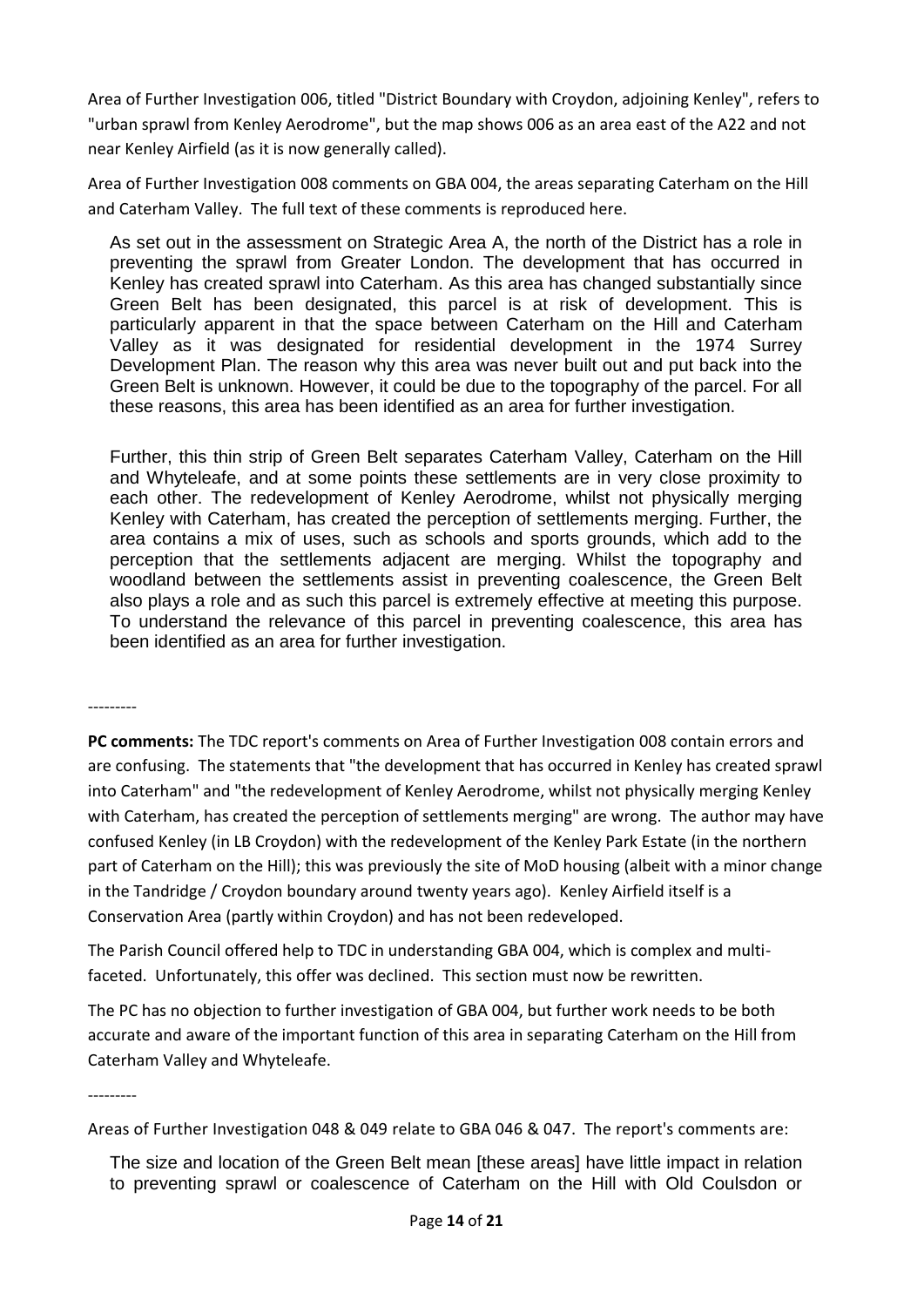preserving the setting of a Conservation Area. As they do not serve any of the purposes in their entirety and as such require further consideration as to whether they should form part of the Green Belt.

---------

#### **PC comments:**

As stated above, the Parish Council objects to the report's opinions on Areas of Further Investigation 048 & 049 (GBA 046 & 047). In particular, any attempt to remove part of Coulsdon Common (GBA 047) from the Green Belt (solely, it seems because of the location of the TDC / LBC boundary) would be strongly resisted. The open and undeveloped part of GBA 046 includes many trees, and its removal from the GB would be pointless. There needs to be consultation with City (of London) Commons before work on these two sites is taken further.

---------

The report ends with a series of **Recommendations** and a **Glossary**. The Recommendations are general in nature and concern possible future stages in the Green Belt Review process.

---------

#### **Green Belt Assessment, Appendix A: Historic Assessments**

In the remaining sections of this consultation response, the PC's **comments** appear throughout and not in separate paragraphs.

An index indicating the page numbers for each settlement would be helpful.

#### **A.23. Caterham (Caterham Valley, Caterham on the Hill)** (p197 - p208)

**Q1** (about development in the GB and changes to GB boundaries)

*Surrey County Development Plan 1958* The report (on p197) states that Box 2 in Figure A.23.1 shows that "the area behind Ninehams Gardens" was not in the Green Belt in 1958. However, the map showing the area is too small to be sure of this without inspecting the original document. There are actually two areas (near to each other, one behind Ninehams Gardens, the other further west behind Ninehams Road) which are included in the main GB assessments (GBA 046 & 047).

*Surrey Development Plan 1974* The text on p198 states that Box 2 in Figure A.23.2 shows that "two small parcels [GBA 046 & 047] were put into the Green Belt" and claims that this was done "to provide for a primary school and a secondary school, shown as PS and SS on the map". However, the map does not show PS or SS at this location, so this needs to be corrected. Also, the blue border of Box 2 obscures the western of the two areas. It would be helpful for the text of this Plan to be checked to ascertain the reasons for this change in the GB, bearing in mind that these two small sites border on the GB in LB Croydon.

*Surrey Structure Plan 1980* No comment by the PC on this text.

*Draft Whyteleafe Local Plan 1987* This plan included a map that shows the Green Belt around Caterham. It appears from this map that the two areas GBA 046 & 047 were, once again, not in the GB. However, this was only a draft plan, and another 'removal' from the GB is noted as a "mapping error". The PC considers that an out-of-date map may have been used for this draft plan, and that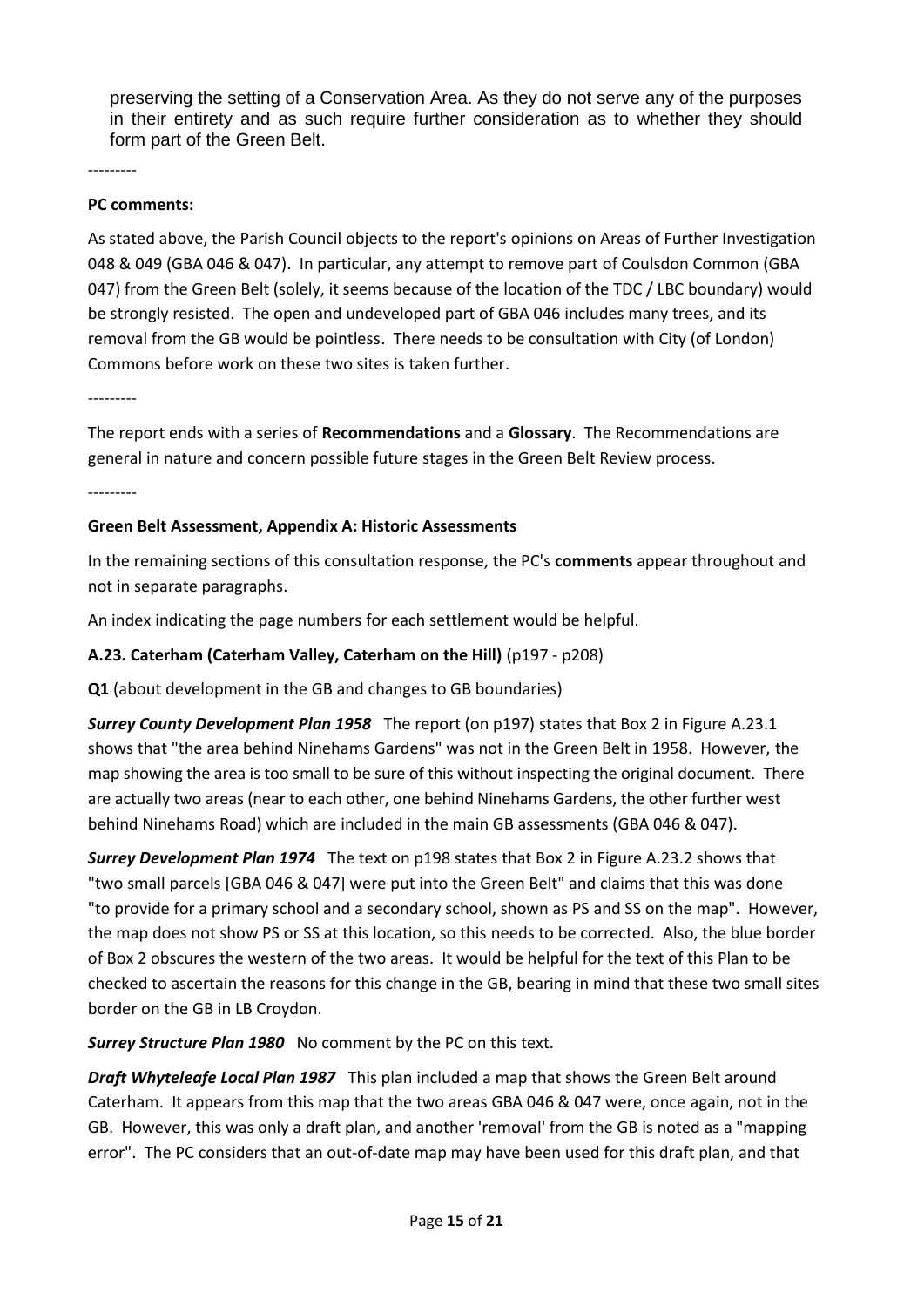no weight should be accorded to the text on p199 of the report, or to Figure A.23.3 on p200, or to the zoomed-in maps on p199.

*Surrey Structure Plan 1989* No comment by the PC on this text.

*North of the Downs Local Plan 1992* The report text on pp200-201 is not fully understood; also, there is reference to Whyteleafe rather than Caterham. Perhaps locations could be indicated more clearly, with a map showing the changes.

*Tandridge District Council Local Plan 2001* The coloured map on p201 is the first which clearly shows the two areas of GB, one behind Ninehams Gardens (not Nineham Gardens as in the caption) (GBA 046) and the other further west behind Ninehams Road (GBA 047). The text on p202 claims: "The area in the box 2 shows the two areas behind Nineham Gardens as Green Belt. The Plan does not set out any justification for this change. The two small spaces between Nineham Gardens are no longer allocated for open space provision and instead there is an access road into the area on the east and the area on the west is not used as public open space." However, no textual evidence has been provided for this claim that there have been recent changes to the status and boundaries of GBA 046 & 047. Local knowledge of the area suggests that the status of these two small areas did not change at the time of the 2001 Local Plan, and that GBA 047 in particular has been part of Coulsdon Common for very many years. None of the earlier monochrome maps shows these two areas with sufficient clarity to determine whether there was a change in GB status or boundary in 2001. The map on p201 is also the first to show the slight revision to the Tandridge DC / LB Croydon boundary to incorporate all of the then MoD housing and which has since been redeveloped as the Kenley Park Estate.

*2008 Core Strategy* No comment by the PC on this text or map.

**Q2** (about 'inset' areas and changes to urban areas)

On pages 202-203, there appears the statement: "Development within the Green Belt near Caterham has been taking place on four major sites since the designation of the Green Belt: St Lawrence's Hospital; Caterham School; De Stafford School; Kenley Aerodrome." On p204, Figure A.23.7 is captioned "St Lawrence's Hospital in 2014". This shows the Yorke Gate estate, with part of the Hambledon Park Estate to the south and part of the redeveloped Caterham Barracks 'Village' to the north. Also on p204, Figure A.23.8 is captioned "St Lawrence's Hospital in the Tandridge DC Local Plan 2001". This mainly shows the boundary (in red) of the Caterham Barracks Conservation Area, which was designated in 1995; the Barracks was never within the GB.

On p205, it is unhelpful that assessments relating to Kenley Airfield and de Stafford School are included with Whyteleafe.

On p206, under Q4, the report states: "There have also been a number of schools where the playing fields have been protected. The exception to this is Caterham Secondary School, which was previously Portley House School where development has taken place and the school has significantly grown in size." The former Portley House School is now the main building of Sunnydown School, whereas most of the fairly recent development has been around de Stafford School, including the Sports Centre.

## **A.24. Whyteleafe** (p208 - p217)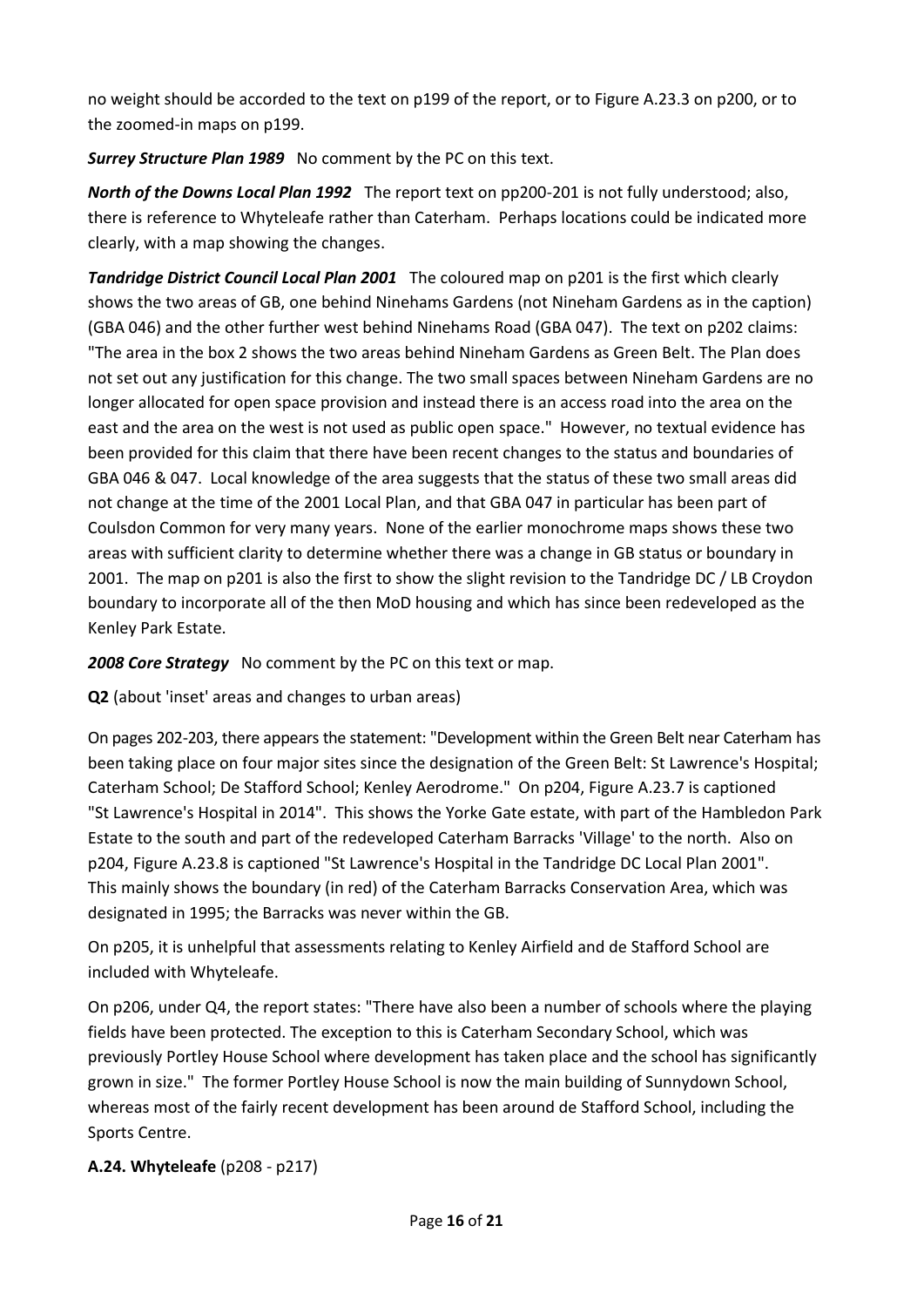There are numerous references to areas within Caterham on the Hill (and to Caterham Valley) in this Whyteleafe section of the Appendix. This is confusing and unhelpful. The relevant sections of text and maps should be moved to section A.23 or preferably to separate sections on Caterham on the Hill and Caterham Valley. In particular, the history of the changes to the GB separating the Hill and the Valley is useful, but it should be in the correct place in this Appendix.

**Comments on section A.24** Text on p211 relating to Caterham Secondary School and Kenley Aerodrome is dealt with more fully on pp215-216. On these pages, in the sub-section headed *Kenley Aerodrome*, the removal from the GB of what was originally MoD housing to the east of Buxton Lane (including Rosebriars, Hillhurst Gardens and the former Kenley Close) is shown by the comparison between Figures A.24.6 and A.24.7. However, it would be useful for Figure A.24.7 to cover the area immediately to the west of what appears on the map, so that the TDC / LBC boundary change is also shown. Flintfield House (referred to near the top of p215) was demolished over thirty years ago. The most important buildings within the Kenley Airfield Conservation Area are the former Officers' Mess and the former HQ / NAAFI building. The sub-section headed *Portley House School* refers to the group of schools now called Audley, St Francis', Sunnydown and de Stafford. The caption to Figure A.24.9 could helpfully be revised to make that clear.

## **Parish Council conclusions on TDC Green Belt Assessment, Appendix A**

Caterham on the Hill is a large Parish, with a population of some 13,000. It forms the historic core of Caterham and is distinct from Caterham Valley and Whyteleafe. A major purpose of GBA 004 is to provide a belt of open land which continues to separate the main parts of these settlements from each other.

There is considerable reference in this Appendix and elsewhere to "major" changes to the Green Belt in Caterham on the Hill and to "large scale" development in the Green Belt in this area. The two main changes, at St Lawrence's Hospital and in a smaller area south of Kenley Airfield, reflected the pre-existing buildings of the Hospital and the RAF (later MoD) housing associated with the Airfield. Arguably these areas should never have formed part of the GB. The only significant recent development within the CotH area of the GB has been at the academic campus, particularly at de Stafford. This was permitted GB development at the time is was carried out.

On Appendix A, the Parish Council therefore concludes that the Caterham on the Hill sections of the text should be brought together in a single location, separate from references to Caterham Valley and Whyteleafe. Corrections then need to be made before they become an accurate record of the history of the Green Belt relating to Caterham on the Hill. Assessments affecting future Green Belt or development policies should not rely on this Appendix until these changes have taken place. Even then, Appendix A, while interesting historically, should not be used as a reason for future changes to the GB.

## **Appendix B: Strategic Green Belt Area Assessments, Strategic Area A**

Para B.2.1.1 The claim that "large scale" development has occurred at various (present and former) Green Belt areas in Caterham on the Hill is an exaggeration. When the St Lawrence's Hospital site was removed from the GB in the 1992 Plan, the hospital had been in place for many decades. Other GB development was generally pre-existing, small in scale or permitted in the GB at the time it took place. The impression created in this paragraph is of widespread development within the GB in Caterham on the Hill. This is incorrect.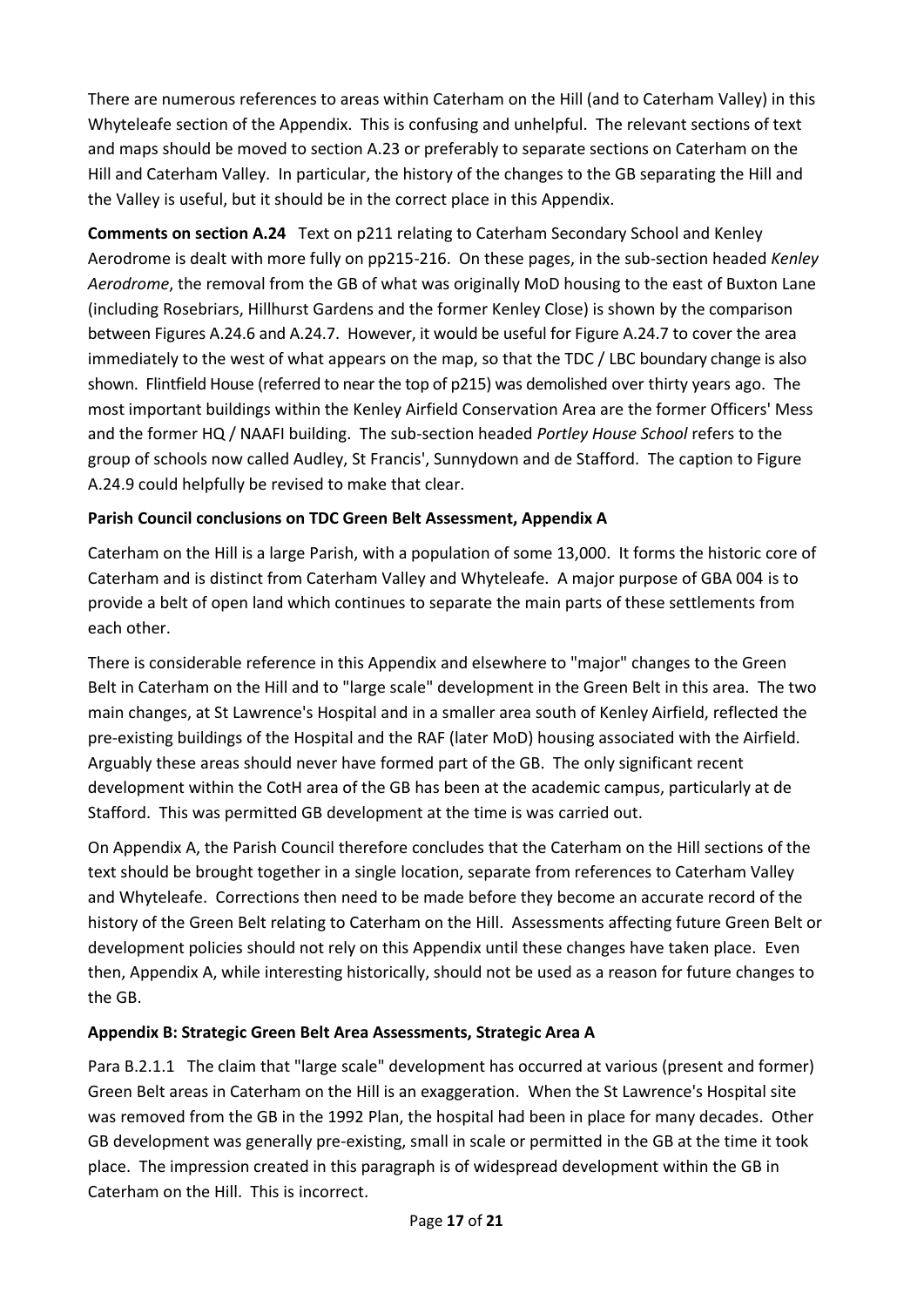Para B.2.1.2 There is a footnote symbol but no footnote. It may have been intended to be "Caterham on the Hill and Caterham Valley". The Parish Council considers that the two settlements should be treated separately. The sentence: "Some of the development around Kenley airfield has taken place since the designation of Green Belt in this area and gives the perception that Kenley and Whyteleafe have merged" is wrong and should be deleted. The original MoD housing development on a small area of GB south of Kenley Airfield took place some decades ago, and that land was subsequently removed from the GB. Also, it is not in Kenley and it is not near Whyteleafe. The final sentence of this paragraph should also be removed unless it relates to the area north of Whyteleafe on the A22.

Para B.2.1.3 This paragraph relates to the Caterham, Chaldon, Whyteleafe and Warlingham areas in general:

The characteristics of the area are dominated by infrastructure features; railways and roads that lead towards the conurbation of London. As a general characteristic, the area appears slightly dilapidated emphasised through the degraded vacant buildings and industrial estates. There are some large open spaces that are currently tired and overgrown. The amount of countryside in this Strategic Green Belt Area is minimal in comparison to the other Strategic Green Belt Areas, limiting its tranquillity and serenity. There are a number of ancient woodlands and the topography of the area is very steep, sitting on a ridge. However due to the valley and the wooded areas, the settlements themselves are quite obscured. Overall, this band's contribution to this purpose is less effective than B and C, for example, that is predominantly open countryside.

These disparaging comments give a misleading impression and are greatly resented by Caterham on the Hill Parish Council. These towns and villages are at risk of coalescence and in some places of merging with Greater London, and this is what the Green Belt is designed to prevent. Caterham on the Hill and its neighbours need the strong support of Tandridge District Council throughout the Local Plan Review process. They do not need derogatory, inaccurate or irrelevant comments. This paragraph should be withdrawn and rewritten.

Para B.2.1.5 Once again, the comment about development at Kenley Airfield is misleading, and the statement "the perception that Kenley has merged with Caterham" is incorrect and should be deleted.

## **Appendix C: Conservation Areas Map**

This map omits GBA 047. The Kenley Airfield (not just "Kenley") Conservation Area straddles the boundary into LB Croydon.

## **Appendix D: Parcel Assessments**

## **D.5 GBA 004** (pp 275-283)

Figure D.5.1 on page 275 shows the Tandridge Green Belt (area GBA 004) which separates the main part of Caterham on the Hill from Caterham Valley and Whyteleafe. However, it does not show contiguous GB within LB Croydon, and thus gives a misleading impression of a lack of GB to the north of Caterham. The TDC / LBC boundary and the Croydon GB should be shown (perhaps by hatching) so as to give an accurate picture. This comment also applies to other maps within this Appendix which border LB Croydon.

Para D.5.4 It is worth adding that TDC describes Queens Park as "our flagship wellbeing site".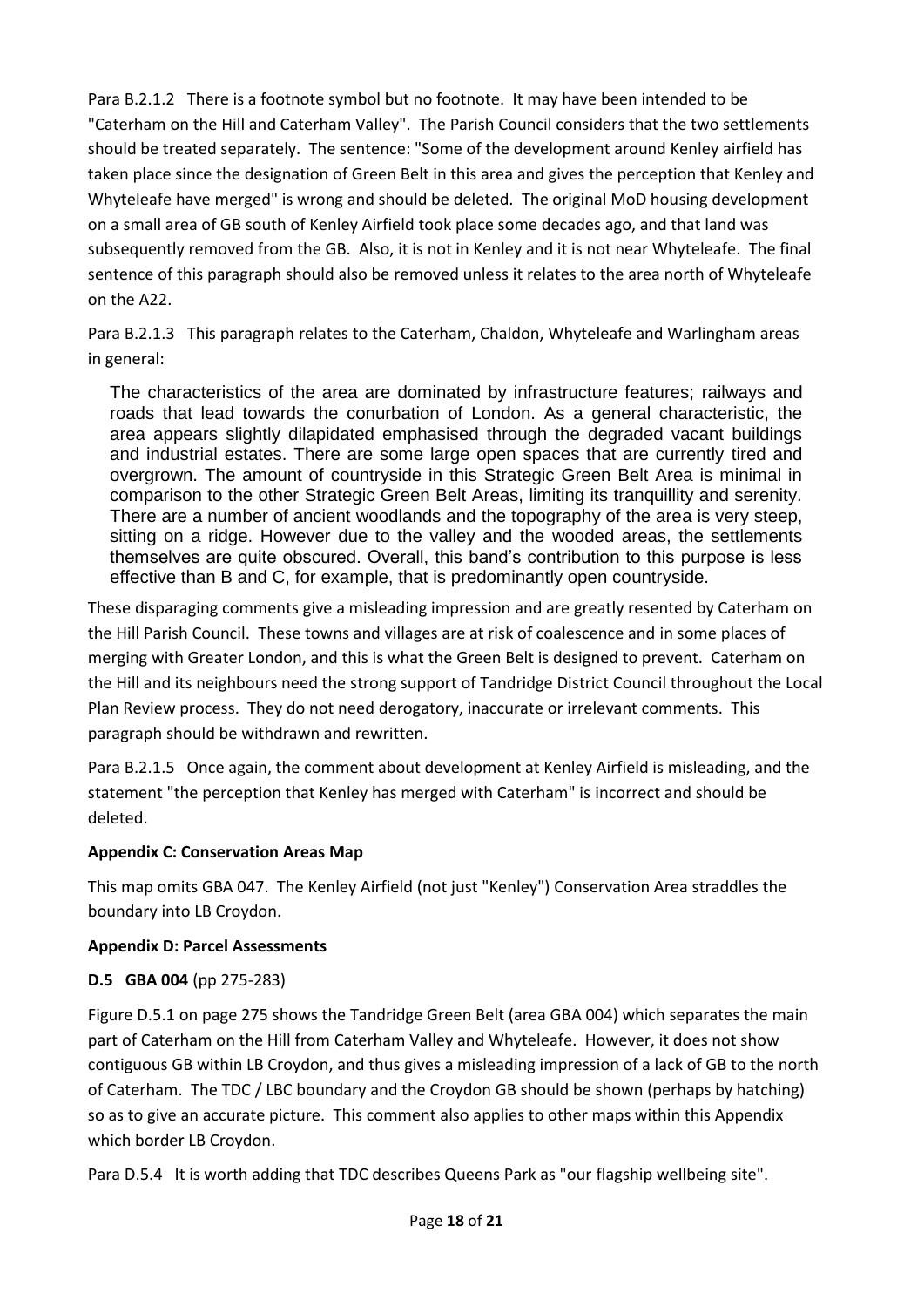Para D.5.4 or D.5.5 There needs to be a sentence here about the GB land between Waller Lane and Burntwood Lane, particularly as there have been speculative development applications in parts of this area.

Para D.5.6 In the last sentence, Kenley Aerodrome is now known as Kenley Airfield. There are two "large detached buildings" within the Kenley Airfield Conservation Area, both of which are Listed Grade II by Historic England. The former HQ / NAAFI building on the southern side of the Airfield is currently in course of conversion to become an independent school. The former Officers' Mess south-east of the Airfield is currently the subject of a planning application for conversion to use as flats. The final phrase "impacting on its rural feel" is irrelevant, as the Green Belt is not primarily intended solely for rural areas. Some redrafting of this paragraph is needed.

Para D.5.7 (and elsewhere in the Green Belt Assessment report) The references to "substantial change" in this area are exaggerated. As stated, the academic campus - particularly de Stafford School - was enlarged under previous GB policy when school development was a permitted exemption. Kenley Airfield itself has not been developed at all and is a very large open area of GB, mainly within LB Croydon. The former MoD housing in a relatively small area south of the operational airfield were removed from the GB, and there was also an amendment to the TDC / LBC boundary before part of this land was redeveloped as the Kenley Park Estate. Statements implying that this was a major change to parcel GBA 004 / AFI 008 are misleading.

Para D.5.10 Conclusion on Purpose 1 (to check unrestricted sprawl of built-up areas) Once again, there is confusion here. The development of Kenley Park Estate is not "in Kenley", despite the name. It is an integral part of Portley Ward in Caterham on the Hill and it is well separated from suburban Kenley (within LB Croydon) by the open GB land of the Kenley Airfield Conservation Area. This has not "created sprawl to occur into Caterham". The two sentences should be corrected. The paragraph should also highlight the success of GBA 004 - despite development pressures - in preventing the coalescence of Caterham on the Hill, Caterham Valley and Whyteleafe.

Para D.5.12 The text appears to suggest that Queens Park could be removed from the Green Belt. As this is presumably not the intention, it should be clarified. Also, there is adequate GB land east of the de Stafford complex to separate this from the main parts of Whyteleafe and Caterham Valley.

Para D.5.13 This is incorrect for the reasons given above. The paragraph should be deleted.

Para D.5.14 The para states that "Kenley Aerodrome … is not identified as an individual settlement under this purpose". This is not understood, as Kenley Airfield is an open area within the (mainly LB Croydon) Green Belt. The author now claims that "the development at Kenley Aerodrome has added to the perception that Kenley and Whyteleafe have merged". This is not correct and the sentence should be removed.

Para D.5.16 Yet another erroneous reference to Kenley Aerodrome needs to be removed.

Para D.5.17 And again! There seems to be great concern about the Kenley Park Estate redevelopment of former MoD housing, but this is based on a misunderstanding of its location and relatively modest scale. Indeed, this whole paragraph creates a misleading impression of GBA 004 / AFI 008 and it should be deleted or rewritten.

Paras D.5.17 & D.5.18 Conclusion on Purpose 2 (to prevent neighbouring towns merging) Subject to the comment above, the text in these paras is supported by the Parish Council.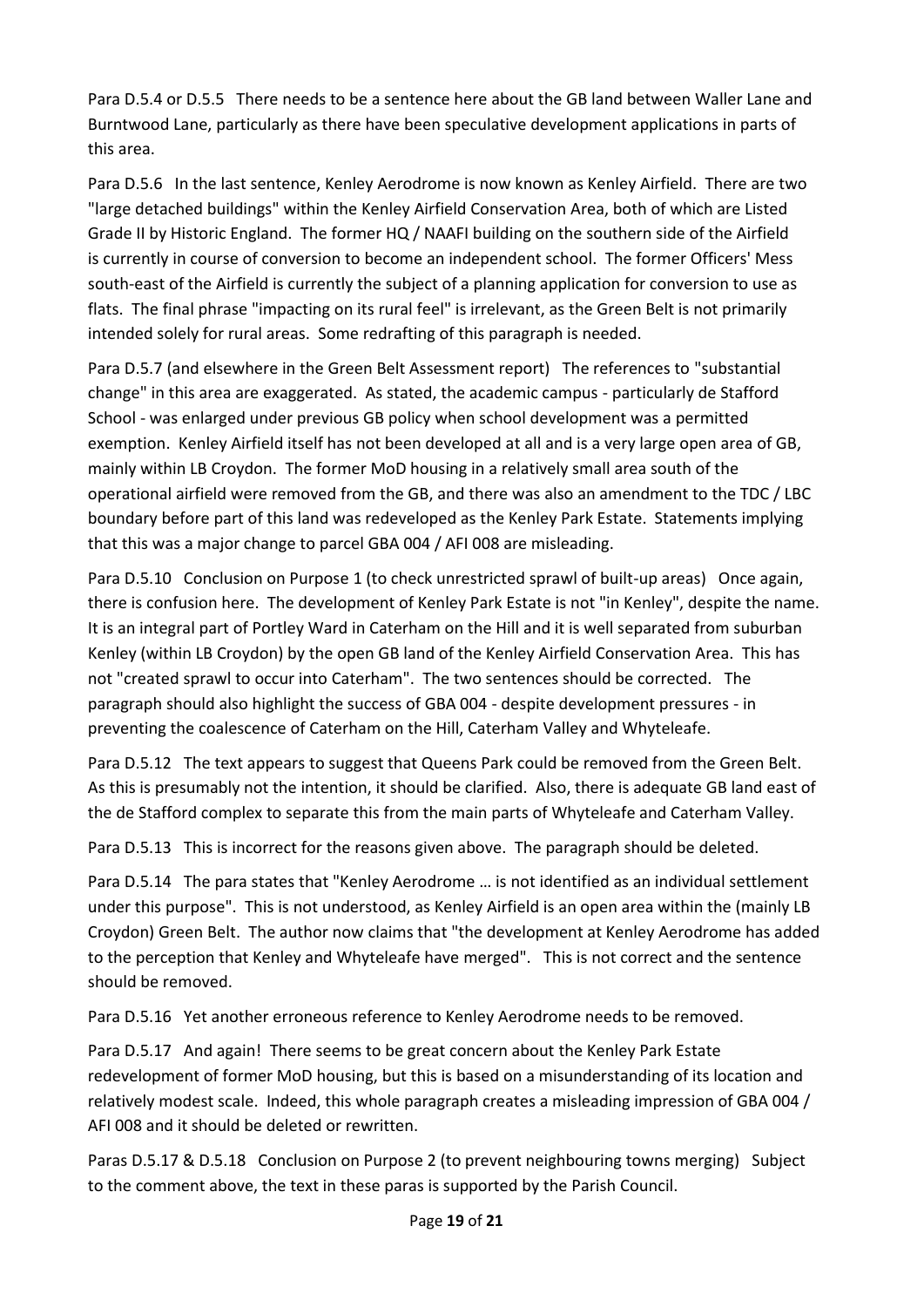Paras D.5.19 to D.5.22 The statement that there are no conservation areas within GBA 004 is wrong. There are no urban conservation areas, but part of GBA 004 lies within the Kenley Airfield Conservation Area (which straddles the boundary with LB Croydon). It may be that these paras have been included in error, as the same issue is dealt with differently below.

Para D.5.26 The purpose of this paragraph is not clear. If it implies that Queens Park could be removed from the Green Belt, this would be strongly resisted by the Parish Council.

Paras D.5.29 and D.5.33 These Conclusions paras on Purpose 3 (saving the countryside from encroachment) and Purpose 4 (preserving the setting and character of history towns) are accepted by the Parish Council.

Paras D.5.34 & D.5.35 Overall Conclusion on GBA 004 Caterham on the Hill Parish Council considers that the main and essential purpose of GBA 004 is to act as a permanent buffer preventing the coalescence of the main parts of Caterham on the Hill with Caterham Valley and Whyteleafe. This objective should be clearly stated and endorsed within this conclusion. These paragraphs could helpfully be redrafted to give greater prominence to this aim.

## **D.47 GBA 046 & 047 (pp 541-546)**

Figure D.47.1 The map should show the TDC / LBC boundary and the Green Belt within Croydon.

Figures D.47.2 to D.47.4, and text D.47.1 to D.47.6 The photos show the pleasant, partly wooded and partly open area. Photo D.47.2 shows part of Coulsdon Common rather than GBA 046 itself, so could be misleading. Photos D.47.3 & D.47.4 show that GBA 047, behind gardens in Ninehams Road, is open and attractive. This is a typical 'urban fringe' Green Belt area and it is an integral part of Coulsdon Common. The text does not acknowledge this, and should be changed. It should be noted that the Merlewood Estate Office is not in the GB; it is located between the two parcels GBA 046 and GBA 047. The text needs to be corrected here.

D.47.7 Conclusion on Purpose 1 (to check unrestricted sprawl) Contrary to what is stated in the report, these areas should be taken together with Coulsdon Common in LB Croydon. As such they form an integral part of the GB separating Old Coulsdon from Caterham. The implication that LB Croydon or City (of London) Commons would consider permitting development of Coulsdon Common is absurd and should be deleted.

D.47.8 to D.47.12 Purpose 2 (to prevent neighbouring towns merging) Again there is pointless speculation about southward development of Old Coulsdon, though this is acknowledged as "unlikely". The two areas GBA 046 and 047 (especially the latter) should be seen as part of Coulsdon Common and not as small isolated pockets of GB within Tandridge.

D.47.13 to D.47.17 Purpose 3 (to guard the countryside from encroachment) Para D.47.14 is incorrect. Although there are some buildings in GBA 046, the main Merlewood office and yard are located between GBA 046 & GBA 047. The north side of GBA 046 adjoins Coulsdon Common. GBA 047 has back gardens of Ninehams Road and part of Merlewood on two sides, not three. As noted before, it is managed and used as an integral part of Coulsdon Common. On D.47.17, proximity to housing applies in many 'urban fringe' GB areas, yet limiting further outward development is the purpose of such parts of the GB.

D.47.22 Overall Conclusion on GBA 046 & 047 Caterham on the Hill Parish Council objects strongly to the report's conclusion that "neither parcel is considered to serve the purposes of the Green Belt".